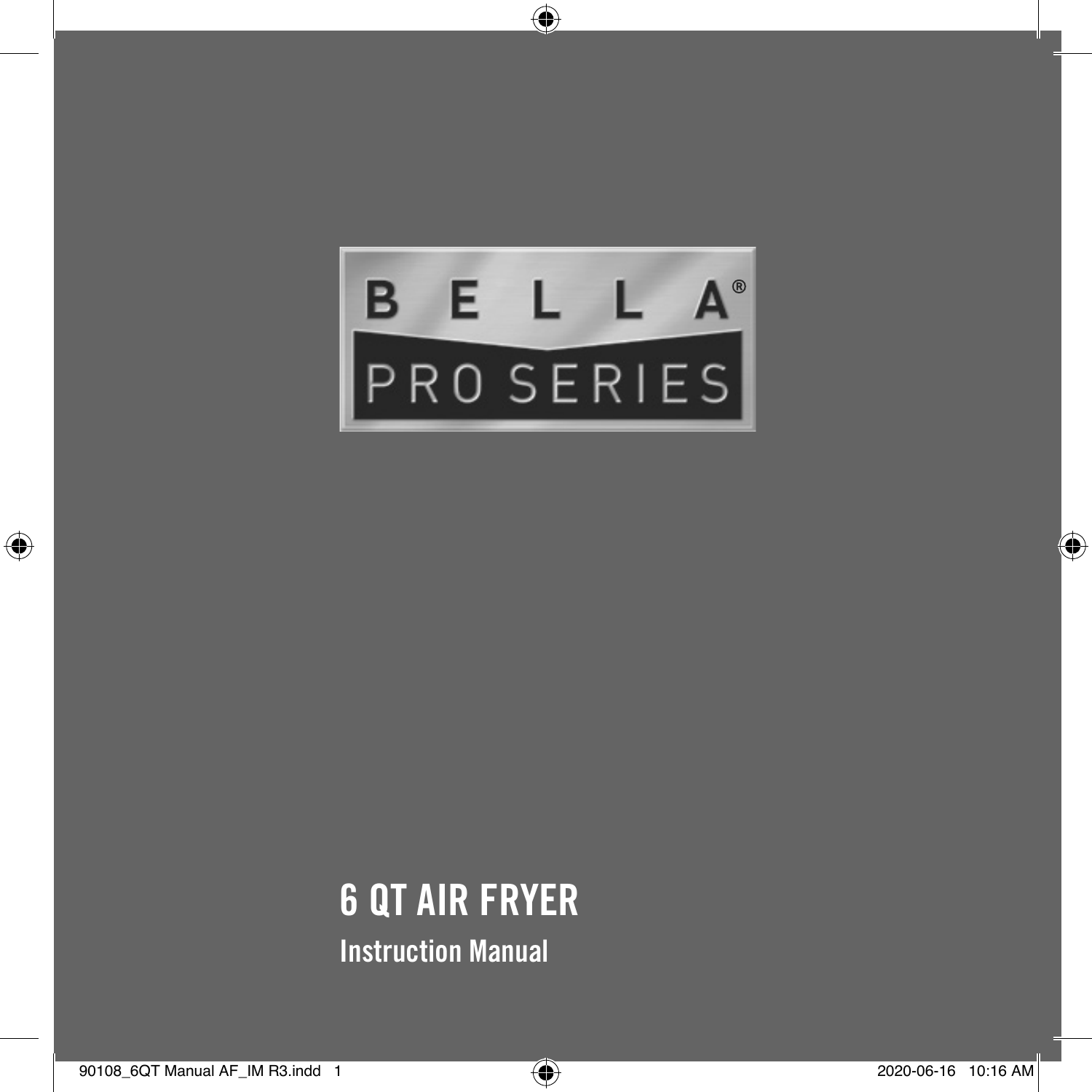

⊕

### Thank You for your purchase

Register & sign up for special announcements and trendy recipes!

Tell us what you think! Rate, review or ask us a question.

@bellahousewares.com #getinspired





 $\bigcirc$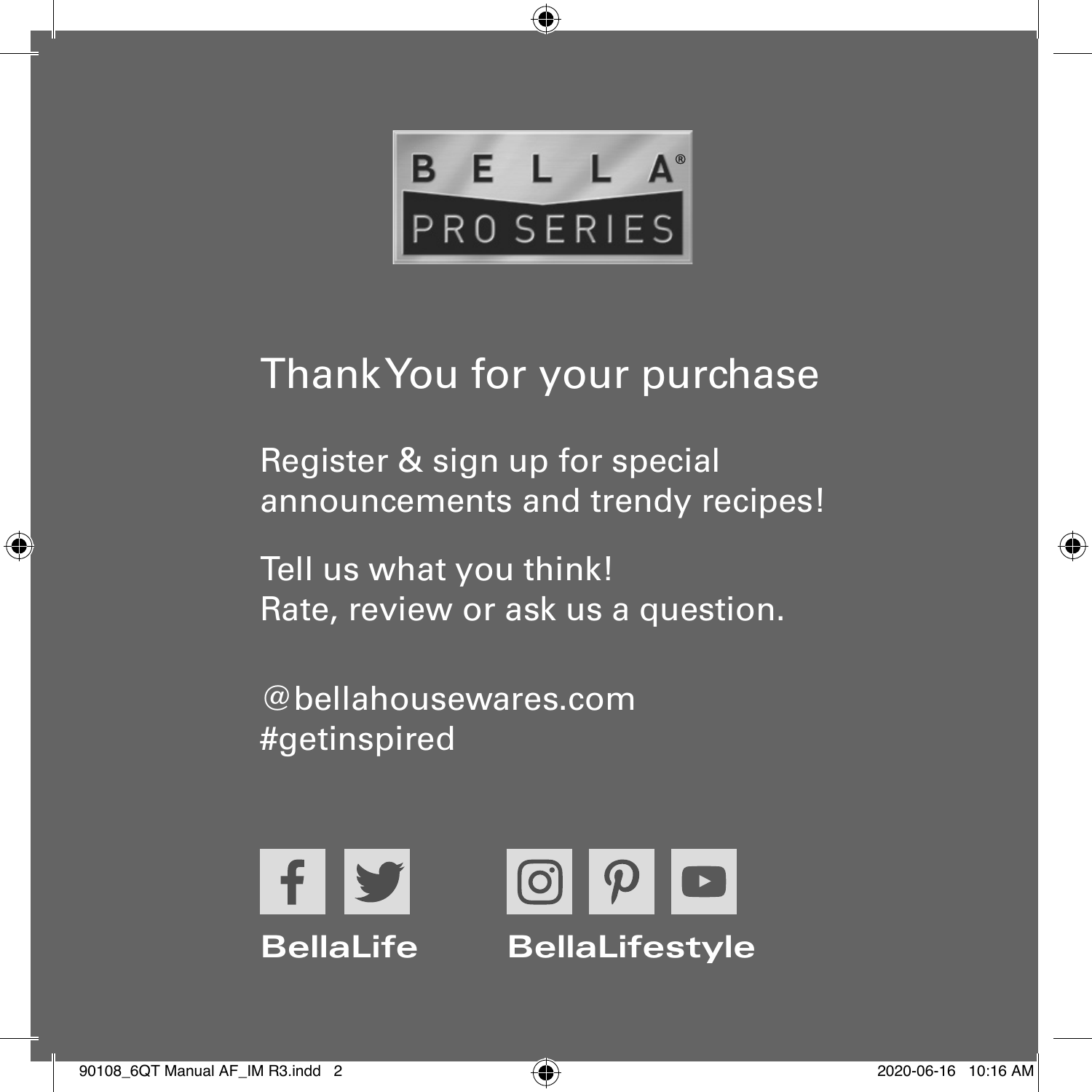#### **Table of Contents**

 $\bigoplus$ 

 $\bigoplus$ 

 $\bigoplus$ 

 $\bigcirc$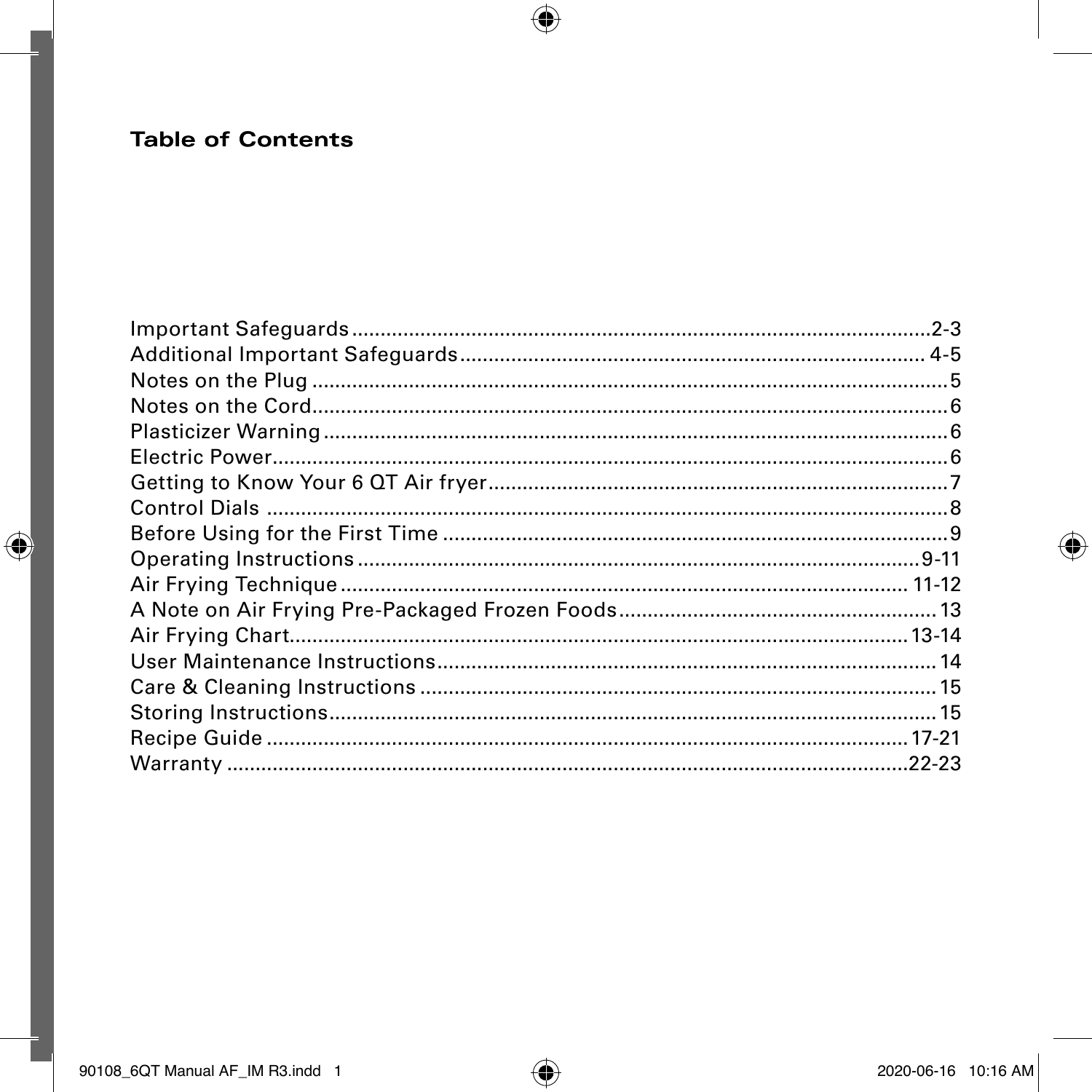# **IMPORTANT SAFEGUARDS**

When using electrical appliances, basic safety precautions should always be followed, including the following:

#### **1. READ ALL INSTRUCTIONS.**

- 2. Do not touch hot surfaces. Use handles or knobs. Use oven mitts or potholders.
- 3. To protect against electric shock do not immerse cord, plugs, or appliance in water or other liquid.
- 4. This appliance is not intended for use by persons (including children) with reduced physical, sensory or mental capabilities, or lack of experience and knowledge, unless they have been given supervision or instruction concerning use of the appliance by a person responsible for their safety.
- 5. Children should be supervised to ensure that they do not play with the appliance.
- 6. Unplug from outlet when not in use and before cleaning. Allow to cool before putting on or taking off parts, and before cleaning the appliance.
- 7. Do not operate any appliance with a damaged cord or plug or after the appliance malfunctions, or has been damaged in any manner. Bring it to a qualified technician for examination, repair or electrical or mechanical adjustment.
- 8. The use of accessory attachments not recommended by the appliance manufacturer may cause injuries.
- 9. Do not use outdoors.

◈

◈

**2**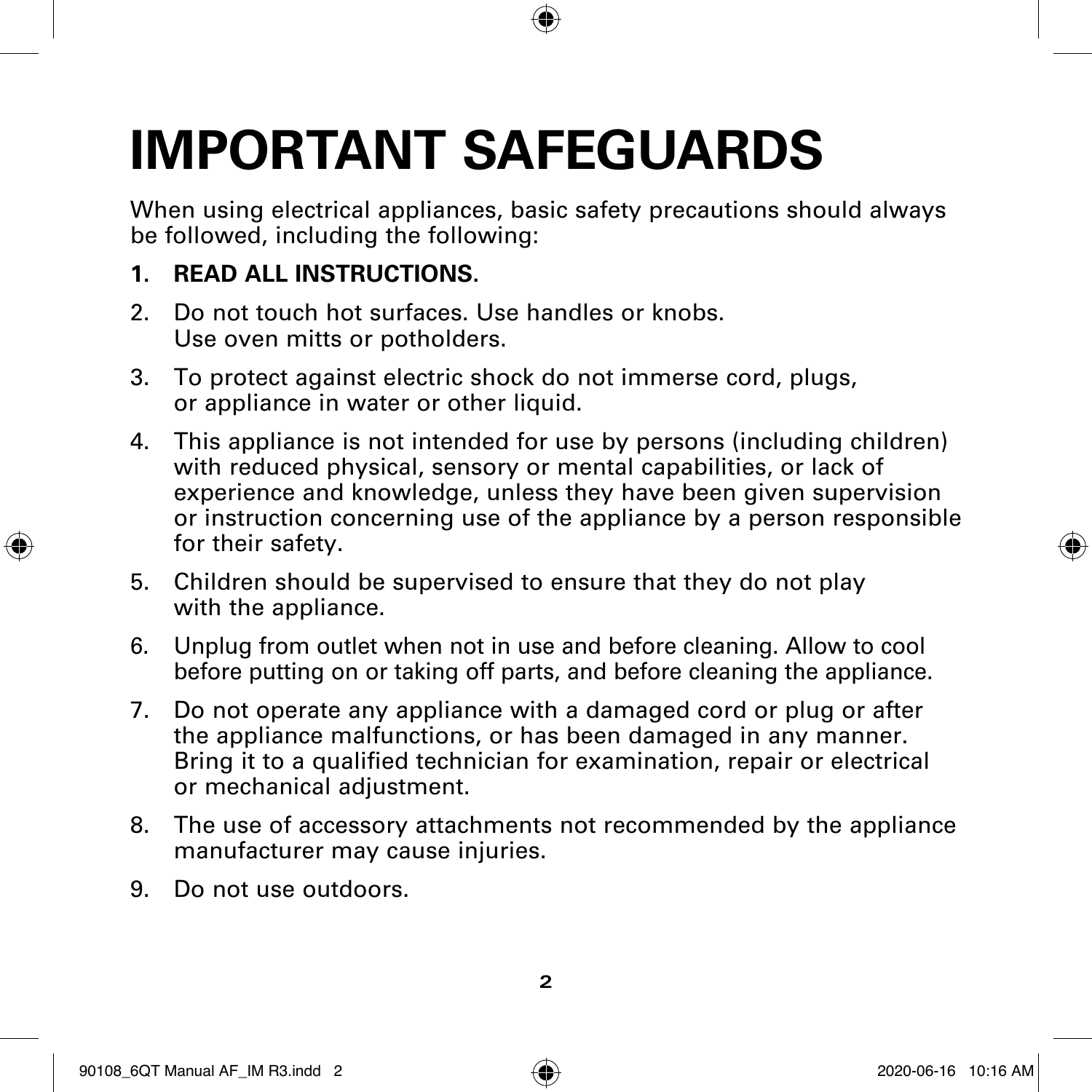- 10. Do not let cord hang over edge of table or counter, or touch hot surfaces.
- 11. Do not place on or near a hot gas or electric burner, or in a heated oven.
- 12. Extreme caution must be used when moving an appliance containing hot oil or other hot liquids.

♠

- 13. Always attach plug to appliance first, then plug cord into the wall outlet. To disconnect, turn any control to "off", then remove plug from wall outlet.
- 14. Do not use appliance for other than intended use.
- 15. Make sure the crisping tray is in place before adding food to be air fried.
- 16. Make sure the frying basket is locked securely into the front of the Air Fryer, while the Air Fryer is in operation.

**WARNING:** The Air Fryer will not operate unless frying basket is fully closed.

**CAUTION: After hot air frying, extreme caution must be used when handling the hot frying basket, crisping tray, and cooked foods.**

# **SAVE THESE INSTRUCTIONS FOR HOUSEHOLD USE ONLY**

◈

◈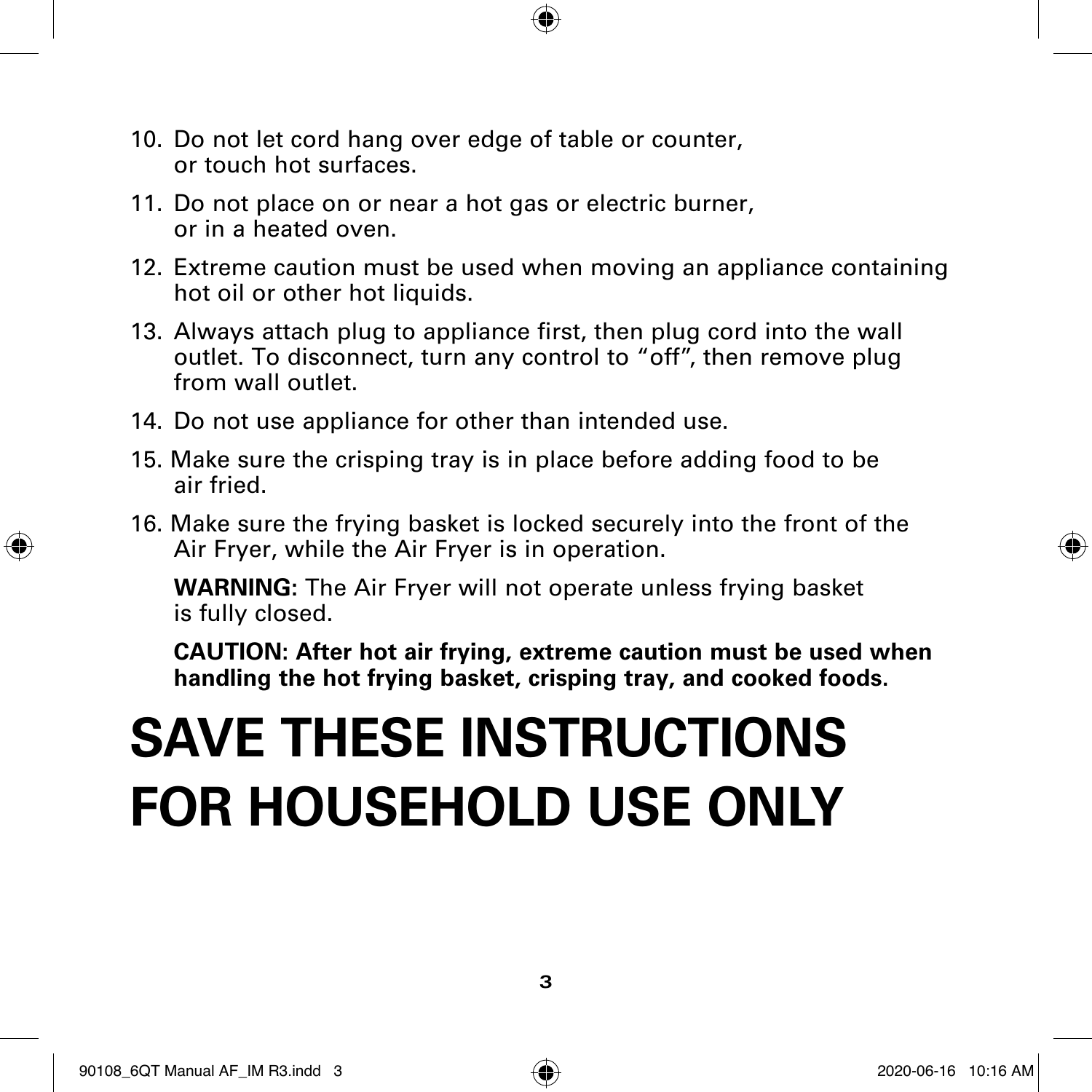## **ADDITIONAL IMPORTANT SAFEGUARDS**

**CAUTION HOT SURFACES:** This appliance generates heat and escaping steam during use. Proper precautions must be taken to prevent the risk of burns, fires, or other injury to persons or damage to property.

♠

**CAUTION:** This appliance is hot during operation and retains heat for some time after turning OFF. Always use oven mitts when handling hot materials and allow metal parts to cool before cleaning. Do not place anything on top of the appliance while it is operating or while it is hot.

- 1. All users of this appliance must read and understand this instruction manual before operating or cleaning this appliance.
- 2. The cord to this appliance should be plugged into a 120V AC electrical outlet only.
- 3. If this appliance begins to malfunction during use, pull the frying basket drawer out of the body. Then remove plug from wall outlet. Do not use or attempt to repair the malfunctioning appliance.
- 4. Do not leave this appliance unattended during use.
- 5. Do not immerse power cord in any liquid. If the power cord to this appliance is damaged, it must be replaced by contacting Consumer Service.
- 6. Keep the cord out of reach from children and infants to avoid the risk of electric shock and choking.
- 7. Place the Air Fryer on a flat, heat-resistant work area.

◈

◈

**4**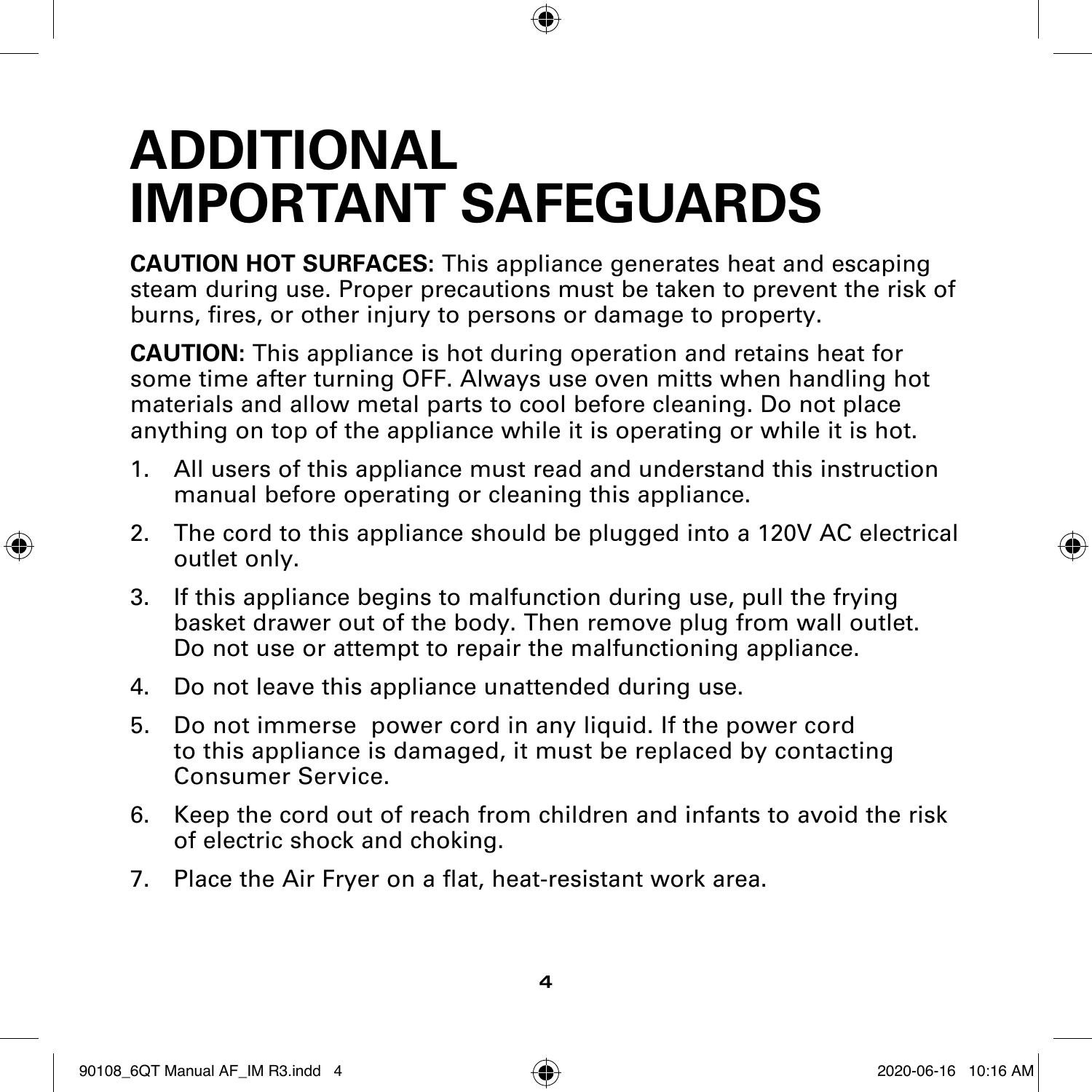8. Do not obstruct the air outlet or air inlets on the back and sides of the Air Fryer, with any objects. Avoid escaping steam from the air outlet during air frying.

⊕

- 9. Keep appliance at least 4 inches away from walls or other objects during operation.
- 10. Always use the frying basket handle to open frying basket drawer.
- 11. **WARNING: After air frying, make sure to place the frying basket drawer on a flat, heat-resistant surface. WARNING:** Over-filling the frying basket may damage the Air Fryer and could result in serious personal injury.
- 12. **WARNING:** Under or over-filling the frying basket may damage the Air Fryer and could result in serious personal injury.
- 13. Never move a hot Air Fryer or an Air Fryer containing hot food. Allow to cool before moving. **WARNING!** This Air Convection Fryer should not be used to boil water. **WARNING:** This Air Convection Fryer should never be used to deep fry foods.
- 14. Do not clean with metal scouring pads. Pieces can break off the pad and touch electrical parts, creating a risk of electric shock.

#### **NOTES ON THE PLUG**

◈

This appliance has a polarized plug (one blade is wider than the other). To reduce the risk of electric shock, this plug will fit in a polarized outlet only one way. If the plug does not fit fully into the outlet, reverse the plug. If it still does not fit, contact a qualified electrician. Do not modify the plug in any way.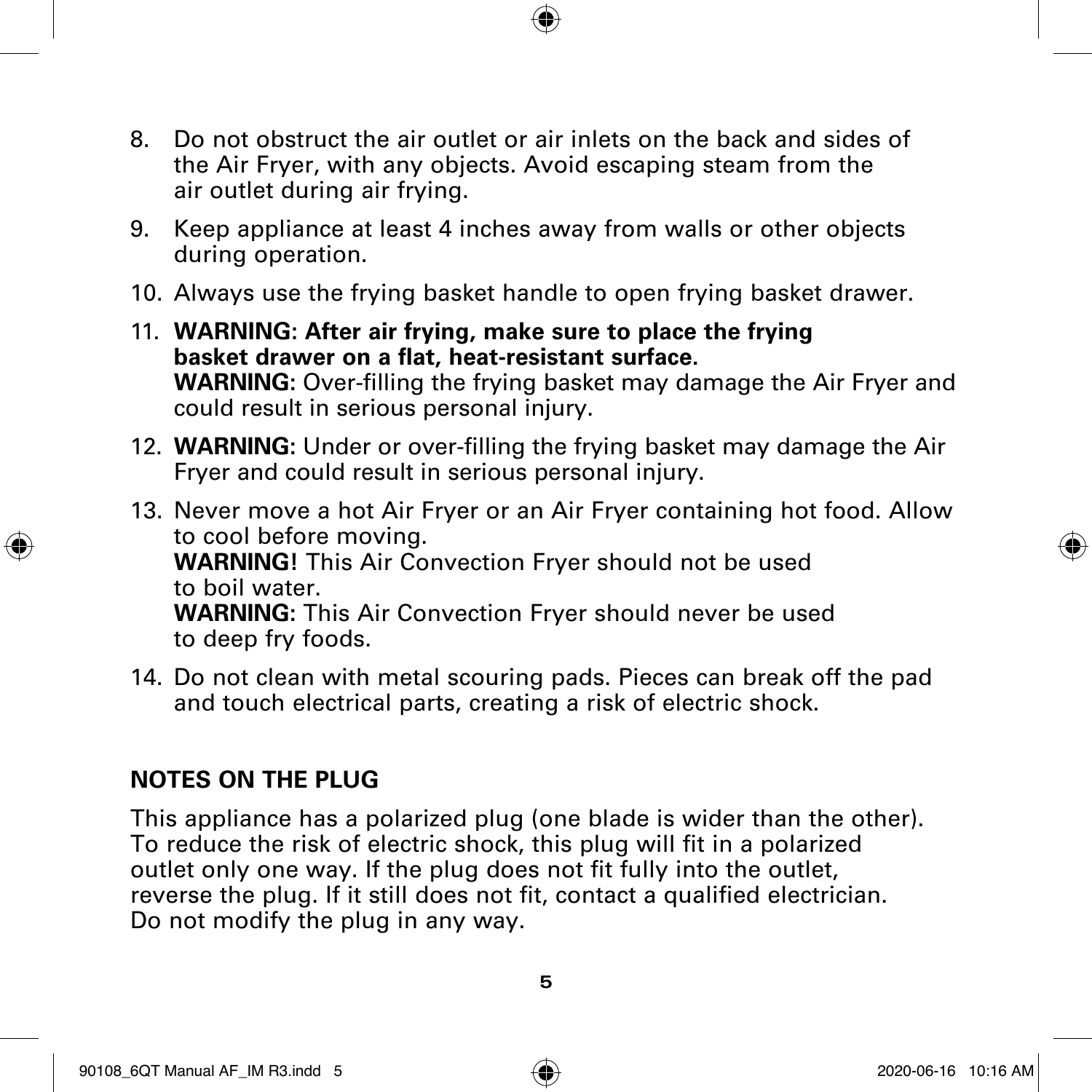#### **NOTES ON THE CORD**

- A. A short power-supply cord (or detachable power-supply cord) is to be provided to reduce the risk resulting from becoming entangled in or tripping over a longer cord.
- B. Longer detachable power-supply cords or extension cords are available and may be used if care is exercised in their use.
- C. If a long detachable power-supply cord or extension cord is used:
	- 1. The marked electrical rating of the cord or extension cord should be at least as great as the electrical rating of the appliance;
	- 2. If the appliance is of the grounded type, the extension cord should be a grounding-type3-wire cord.
	- 3. The longer cord should be arranged so that it does not drape over the countertop or table top where it can be pulled on by children or tripped over unintentionally.

#### **PLASTICIZER WARNING**

⊕

**CAUTION:** To prevent Plasticizers from migrating to the finish of the counter top or table top or other furniture, place NON-PLASTIC coasters or place mats between the appliance and the finish of the counter top or table top. Failure to do so may cause the finish to darken; permanent blemishes may occur or stains can appear.

#### **ELECTRIC POWER**

If the electrical circuit is overloaded with other appliances, your appliance may not operate properly. It should be operated on a separate electrical circuit from other appliances.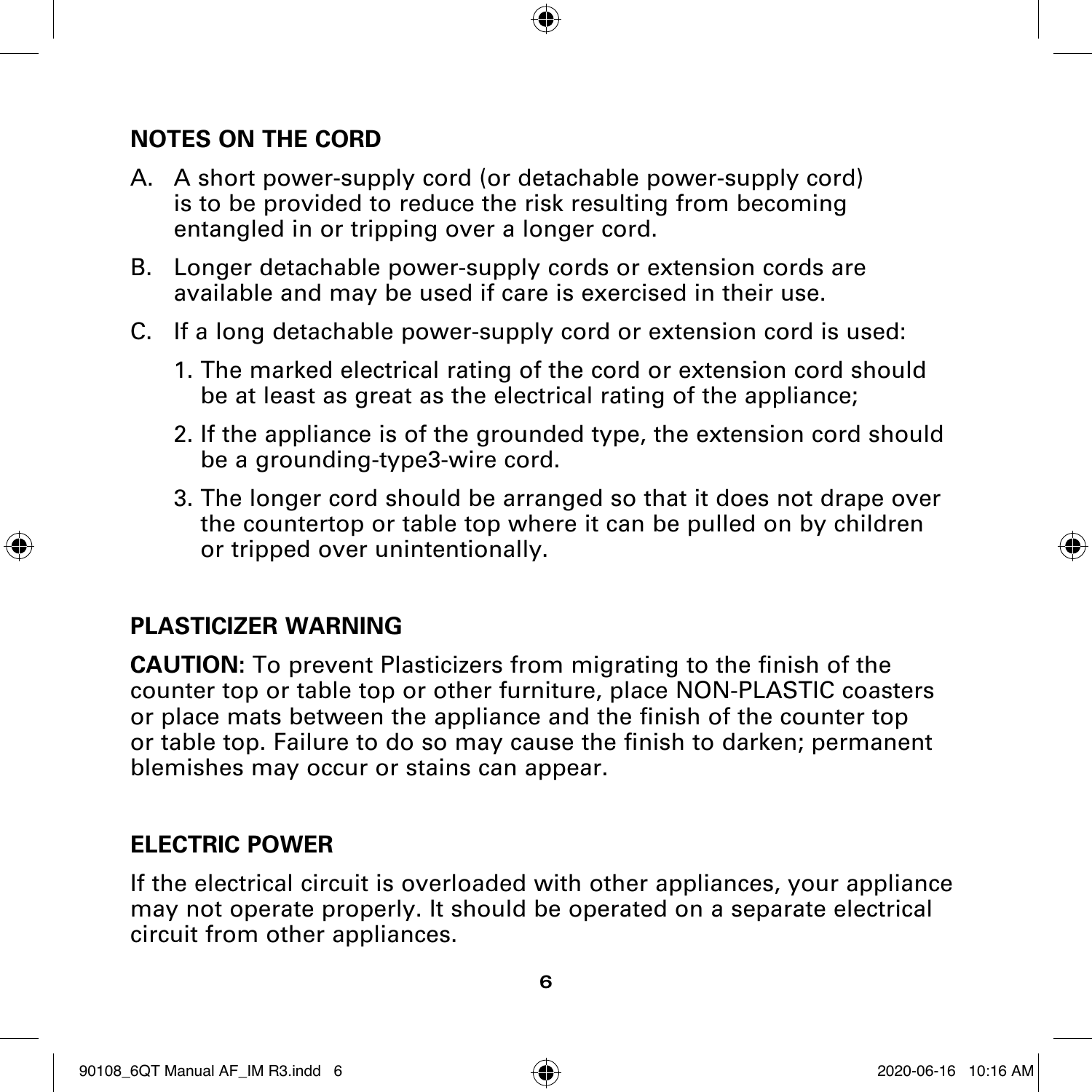

⊕

**7**

◈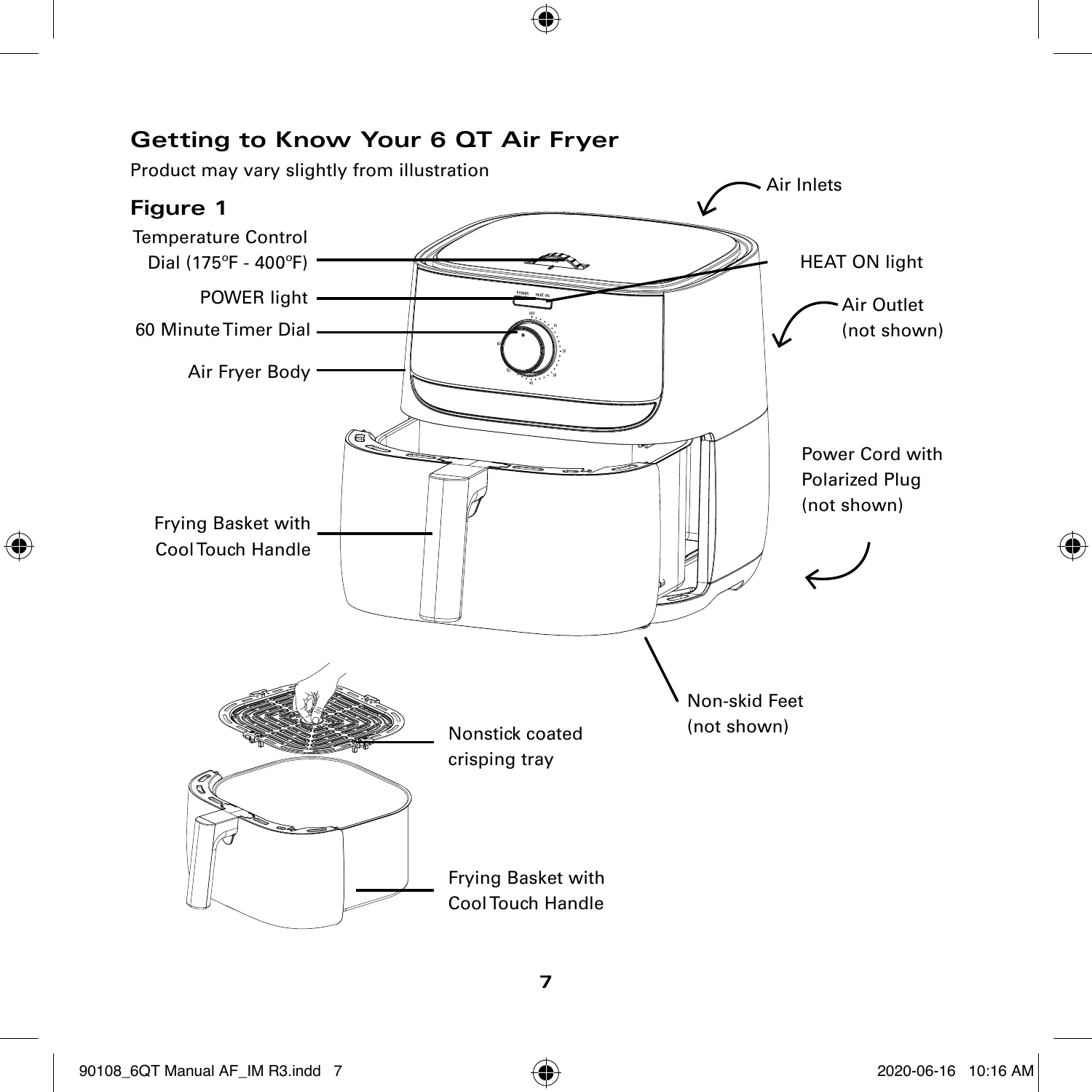#### **Control Dials**

◈

#### **Temperature Control Dial**

- Select air frying temperatures from 175°F to 400°F. Temperatures can be adjusted at any time.
- The HEAT ON light will turn off once the set temperature is reached.

#### **60 Minute Countdown Timer Dial**

- Turn the timer dial to the desired cook time to turn the Air Fryer ON and OFF.
- Once the timer dial is set, the POWER light will illuminate to show the Air Fryer is powered on.
- To assure even cooking/browning, open the frying basket halfway through the cooking time. Check, turn or vigorously shake foods in the frying basket.

**IMPORTANT:** When you pull the basket out from the Air Fryer body, the POWER light and the Air Fryer will turn off. The timer will continue to count down when the basket is opened.

- Heating will resume when the basket is replaced.
- One ding will sound when the set air frying time has reached 0. The Air Fryer will turn off automatically. Both the POWER light and the HEAT ON light will turn off.

**IMPORTANT:** When all air frying is finished, turn both the temperature control dial and the timer dial to 0 (OFF). Unplug the Air Fryer when not in use.

**8**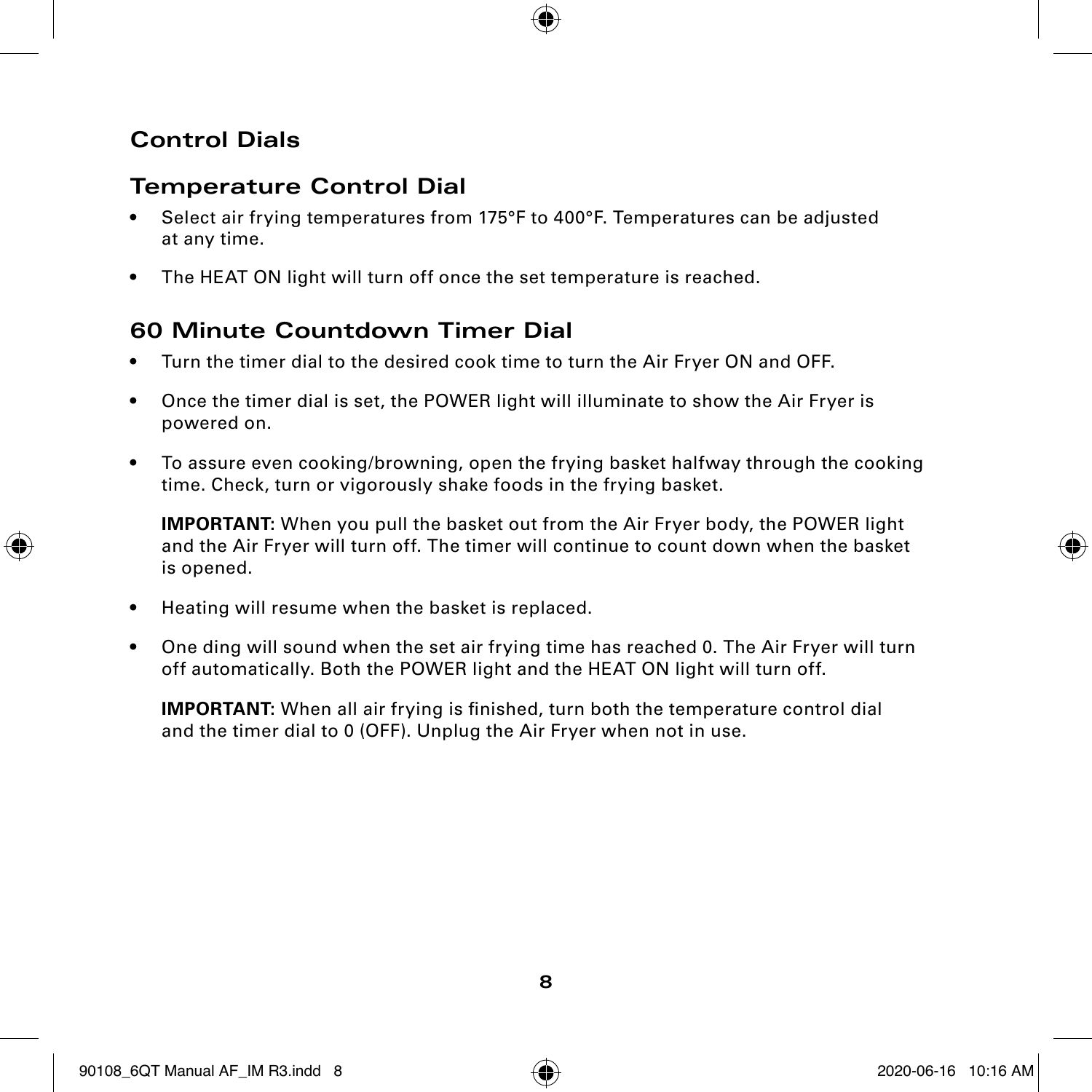#### **Before Using for the First Time**

- 1. Your Air Fryer is shipped with the frying basket locked inside the Air Fryer body. Firmly grasp the frying basket handle to open frying basket; then remove the basket from the machine and place on a flat, clean work area.
- 2. Remove all packing material and labels from the inside and outside of the Air Fryer. Check that there is no packaging underneath and around the frying basket.
- 3. Wash frying basket and crisping tray in hot, soapy water.
- 4. DO NOT IMMERSE THE AIR FRYER BODY IN WATER. Wipe Air Fryer body with a damp cloth. Dry all parts thoroughly.
- 5. Drop the tray down so that the 4 rubber grips fit snugly in place in the base of the basket. (See Figure 2). Always use the center hole of the crisping tray to lift crisping tray up and out of the frying basket.
- 6. Insert the clean frying basket into the front of the Air Fryer.

#### **Operating Instructions**

**WARNING!** This unit should not be used to boil water. **NOTE:** During first use, the Air Fryer may emit a slight odor. This is normal.

- 1. Place the Air Fryer on a flat, heat-resistant work area, close to an electrical outlet.
- 2. Firmly grasp the frying basket handle to open frying basket; then remove the basket from the machine and place on a flat, clean surface.
- 3. Place the crisping tray into the base of the frying basket. (See Figure 2.)
- 4. Arrange food on top of the crisping tray. Do not overfill frying basket with food. To ensure proper cooking and air circulation, NEVER fill any frying basket more than 2/3 full. When air frying fresh vegetables, we do not recommend adding more than 4 cups of food to the frying basket.



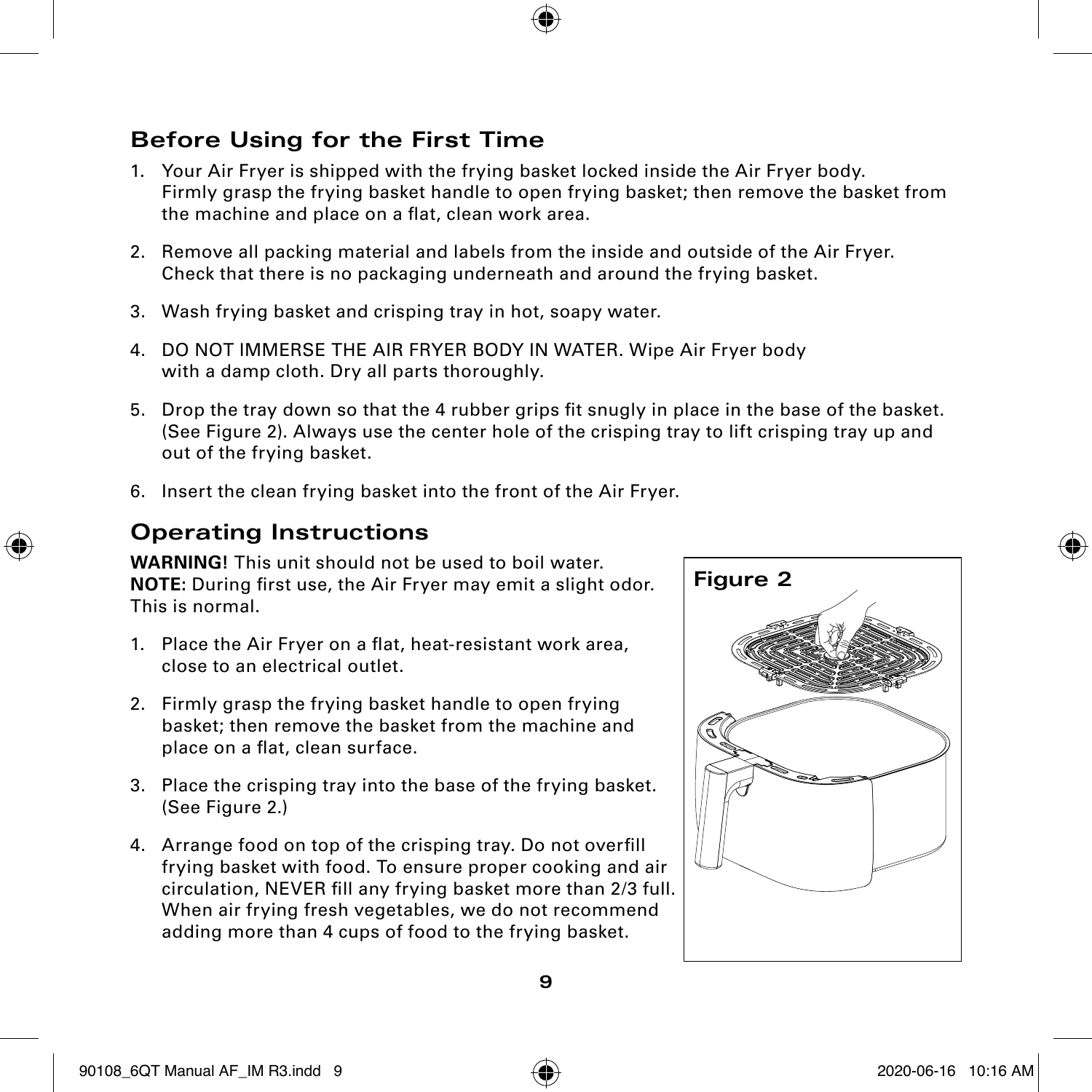- 5. Fully insert the frying basket into the front of the Air Fryer.
- 6. Plug cord into a 120V electrical outlet.
- 7. Select air frying temperature from 175°F to 400°F.
- 8. Turn timer dial to the desired air frying time plus 3 minutes for preheat if the Air Fryer is cold. The POWER light will illuminate; the Air Fryer will begin heating.

**IMPORTANT:** The Air Fryer will not heat if the timer dial has not been set.

**WARNING:** Air Fryer will not heat and the POWER light will remain off, until frying basket drawer is fully closed.

- 9. When the unit is heating up, the HEAT ON light is on Note: When it reaches the temperature, the HEAT ON light is off.
- 10. To assure even cooking/browning, open the basket halfway through the cooking time and check, turn or shake foods in the frying basket. Adjust temperature if needed. The timer will continue to count down when the basket is opened, but the Air Fryer will stop heating until the basket is replaced.

**WARNING: Extreme caution must be used when handling the hot frying basket.** Avoid escaping steam from the frying basket and the food.

**CAUTION:** Always use oven mitts when handling the hot air fryer basket.

**NOTE:** The Air Fryer can be turned OFF at any time by turning the timer dial to 0.

- 11. One ding will sound when the set air frying time has expired. The Air Fryer will turn off automatically. Both the POWER light and the HEAT ON light will turn off.
- 12. Shake the frying basket vigorously and check food for browning and doneness. If additional air frying is needed, adjust temperature if desired, and set timer for 2 minute increments until fully cooked.
- 13. Allow cooked food to rest for 5 to 10 seconds before removing basket from Air Fryer or food from frying basket.
- 14. When air frying is finished, remove the basket from the machine and place on a flat, heat resistant surface.

**10**

⊕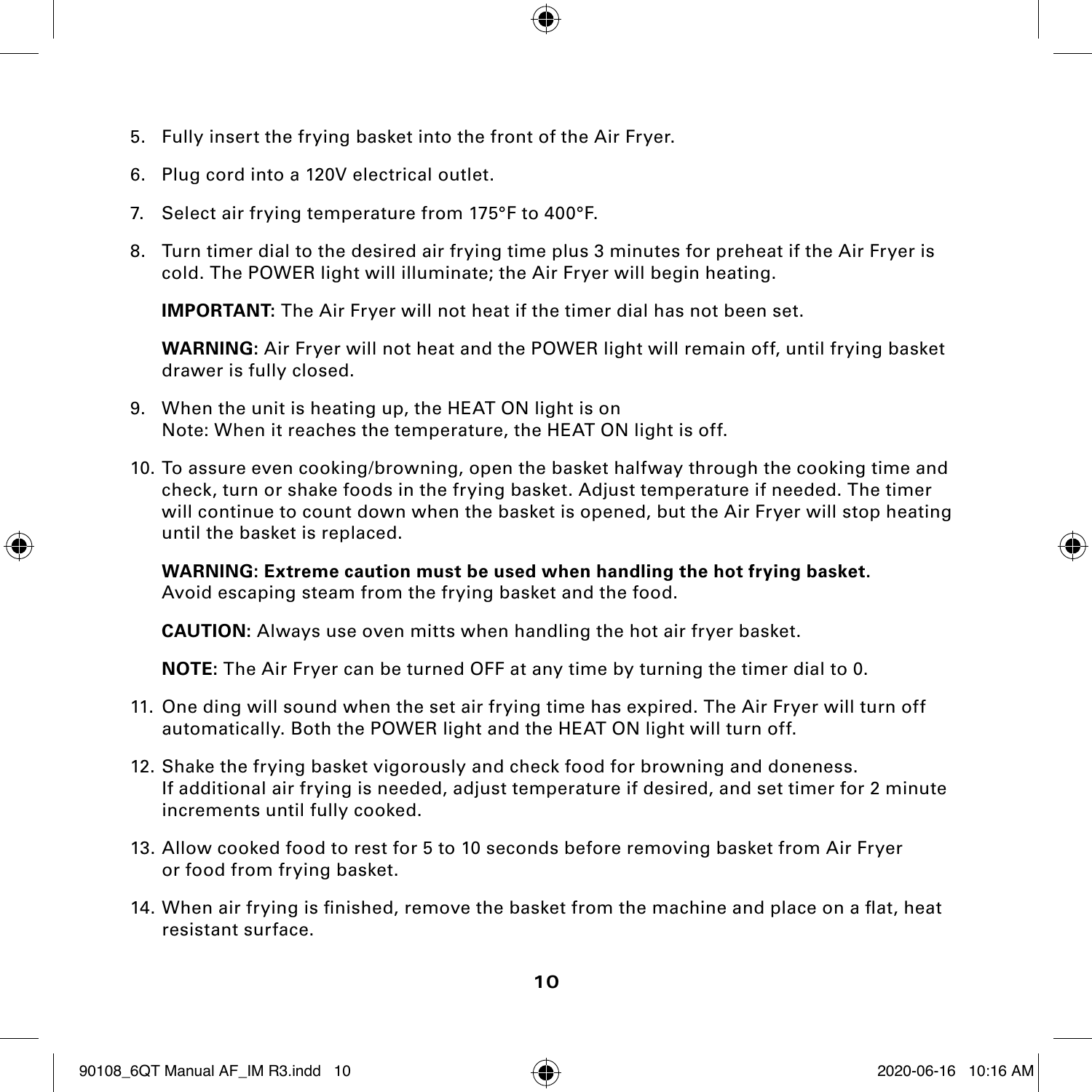- 15. Shake air fried foods out onto serving area. Promptly return the frying basket to the Air Fryer. Continue with subsequent batches, if any.
- 16. When all air frying is completed, turn both the temperature control dial and the timer dial to 0 (OFF). Both the POWER light and the HEAT ON light will turn off.
- 17. Unplug the Air Fryer when not in use.

#### **Air Frying Technique**

- 1. Please consult the Air Frying Chart and/or follow package directions for suggested time and temperature.
- 2. Always pat food dry before cooking to encourage browning and avoid excess smoke.
- 3. To assure even cooking/browning, ALWAYS open the basket halfway through the cook time and check, turn or shake foods in the frying basket. Some recipes may call for brush or spray oil halfway through cooking. Adjust TIME or temperature if needed. **WARNING:** Extreme caution must be used when handling the hot frying basket. Avoid escaping steam from the frying basket and the food. **CAUTION:** Always use oven mitts when handling the hot air fryer basket.
- 4. If additional air frying is needed, timer dial to extend cook time for 2 minutes at 370ºF or until food tests done.
- 5. Allow cooked foods to rest for 5 to 10 minutes. Remove the basket from the machine and place on a flat, heat resistant surface.
- 6. Shake air fried foods out onto serving area. Promptly return the frying basket to the Air Fryer. Continue air frying subsequent batches, if any.
- 7. To avoid excess smoke, when cooking naturally high fat foods, such as bacon, chicken wings or sausages, it may be necessary to empty fat from the frying basket between batches.
- 8. For crispier results, air fry small batches of freshly breaded foods. Create more surface area by cutting food into smaller pieces. Press breading onto food to help it adhere. Refrigerate breaded foods for at least 30 minutes before frying.
- 9. Arrange breaded food in frying basket so that food is not touching to allow air flow on all surfaces.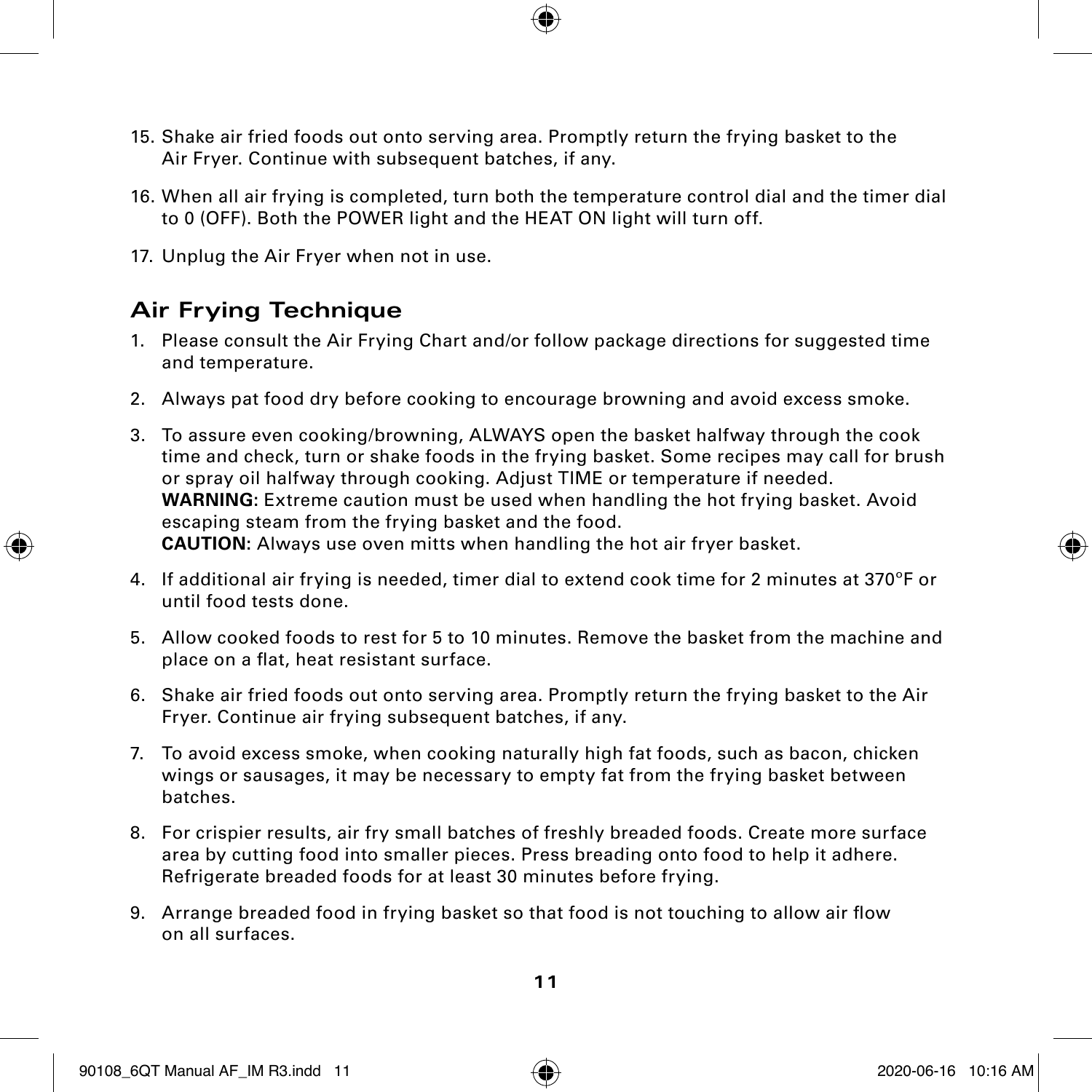- 10. Spray oils work best. Oil is distributed evenly and less oil is needed. Canola, olive, avocado, coconut, grapeseed, peanut, or vegetable oil work well.
- 11. TO REHEAT FOOD, air fry food for 5 minutes at 370ºF. Remove the basket to interrupt air frying at any time to check on food serving temperature. Repeat to extend air fry time until food is heated to your liking.
- 12. Unplug the Air Fryer when not in use.

#### **A Note on Air Frying Pre-Packaged Frozen Foods**

- 1. Where microwave ovens often produce hot, mushy results and toaster ovens take forever, air frying assures reasonably fast, crispy, delicious results!
- 2. As a rule, depending on the food and amount to be cooked, suggested cook times may have to be reduced slightly. Always check food halfway through cooking time to determine final cook time and temperature.
- 3. Always check cooking progress after time has expired. If additional air frying is needed, air fry food for 5 minutes at 370ºF.
- 4. Check at 1 minute intervals until food tests done.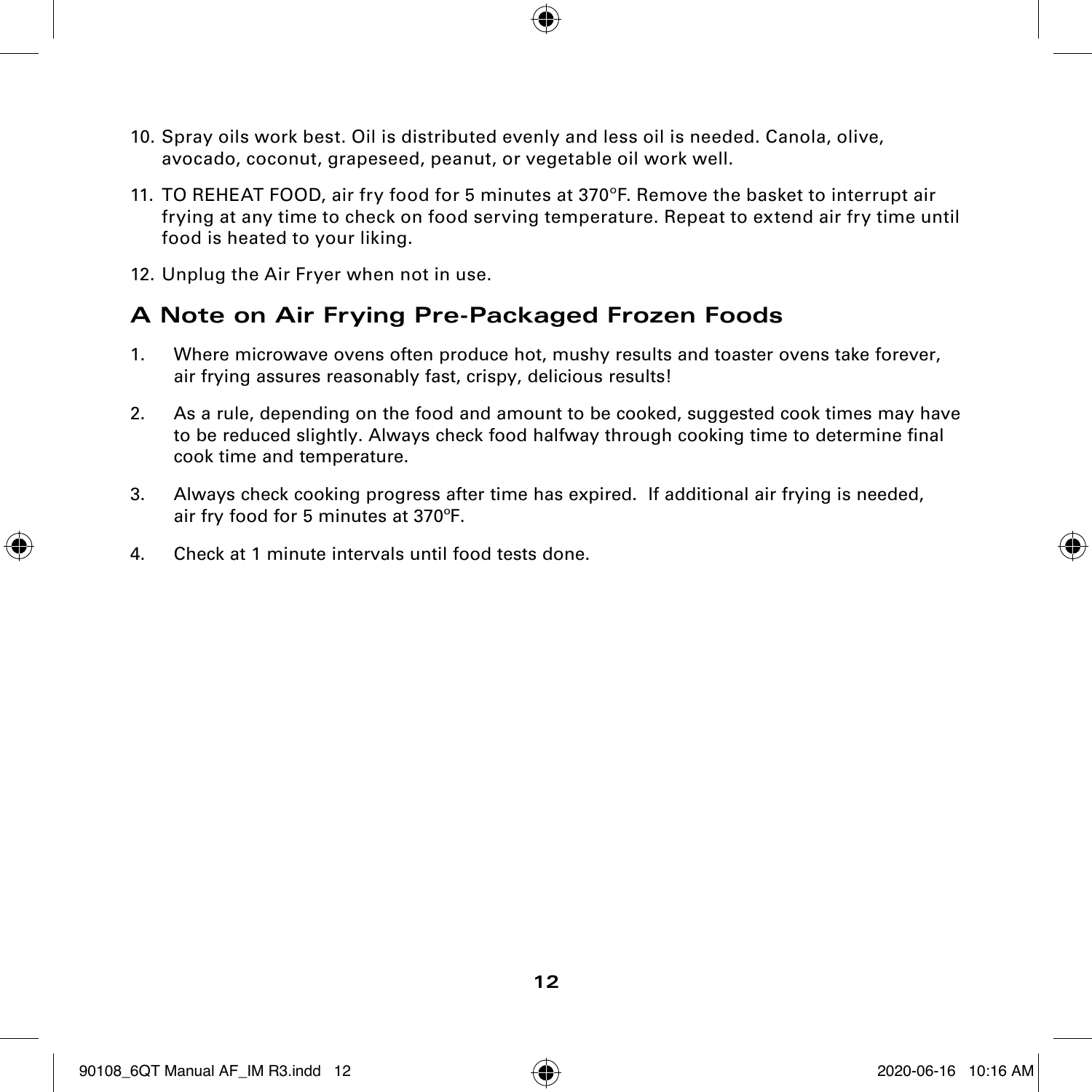#### **Air Frying Chart**

⊕

**WARNING! ALWAYS USE A MEAT THERMOMETER TO ENSURE THAT MEAT, POULTRY AND FISH ARE COOKED THOROUGHLY BEFORE EATING.** The following chart is intended as a guide only. The quantity of food air fried at one time, the thickness or density of the food, and whether the food is fresh, thawed, or frozen may alter the total cooking time necessary.

G

| <b>FOOD</b>                                                       | <b>TEMP</b>     | <b>AIR FRY TIME*</b> | <b>TIME</b>              | <b>ACTION</b>            |  |  |
|-------------------------------------------------------------------|-----------------|----------------------|--------------------------|--------------------------|--|--|
| <b>Mixed Vegetables (roasted)</b>                                 | $400^{\circ}$ F | $15 - 20$ minutes    | 8 minutes                | shake                    |  |  |
| <b>Broccoli (roasted)</b>                                         | $400^{\circ}$ F | $15 - 20$ minutes    | 8 minutes                | shake                    |  |  |
| <b>Onion Rings (frozen)</b>                                       | $400^{\circ}$ F | $12 - 18$ minutes    | 8 minutes                | shake                    |  |  |
| <b>Cheese Sticks (frozen)</b>                                     | 350°F           | $8 - 12$ minutes     |                          |                          |  |  |
| Fried Sweet Potato Chips (fresh, hand cut, 1/8 to 1/16-in. thick) |                 |                      |                          |                          |  |  |
| <b>Blanch (Step 1)</b>                                            | 325°F           | 15 minutes           | 8 minutes                | shake                    |  |  |
| Air Fry (Step 2)                                                  | 350°F           | $10 - 15$ minutes    | 5 minutes                | shake                    |  |  |
| French Fries, (fresh, hand cut, 1/4 to 1/3-in. thick)             |                 |                      |                          |                          |  |  |
| <b>Blanch (Step 1)</b>                                            | $325^{\circ}$ F | 15 minutes           | 8 minutes                | shake                    |  |  |
| Air Fry (Step 2)                                                  | 350°F           | $10 - 15$ minutes    | 5 minutes                | shake                    |  |  |
| French Fries, thin (frozen) 3 cups                                | $400^{\circ}$ F | $12 - 16$ minutes    | 8 minutes                | shake                    |  |  |
| French Fries, thick (frozen) 3 cups                               | $400^{\circ}$ F | $17 - 21$ minutes    | 10 minutes               | shake                    |  |  |
| Meatloaf, 1 lb.                                                   | $350^{\circ}$ F | $35 - 40$ minutes    | $\overline{\phantom{0}}$ | $\overline{\phantom{0}}$ |  |  |
| Hamburgers, 1/4 lb. (up to 4)                                     | $350^{\circ}$ F | $10 - 14$ minutes    | (rare to well done)      |                          |  |  |
| <b>Hot Dogs/Sausages</b>                                          | $350°$ F        | $10 - 15$ minutes    | 6 minutes                | turn over                |  |  |
| Chicken Wings (fresh/thawed),                                     | $325^{\circ}$ F | 15 minutes           | 8 minutes                | shake                    |  |  |
| <b>Blanch (Step 1)</b>                                            |                 |                      |                          |                          |  |  |
| Air Fry (Step 2)                                                  | $350^{\circ}$ F | 10 minutes           | 5 minutes                | shake                    |  |  |
| <b>Chicken Tenders/Fingers,</b>                                   | $350^{\circ}$ F | 13 minutes           | 13 minutes               | turn over                |  |  |
| <b>Blanch (Step 1)</b>                                            |                 |                      |                          |                          |  |  |
| Air Fry (Step 2)                                                  | $400^{\circ}$ F | 5 minutes            | 3 minutes                | shake                    |  |  |

◈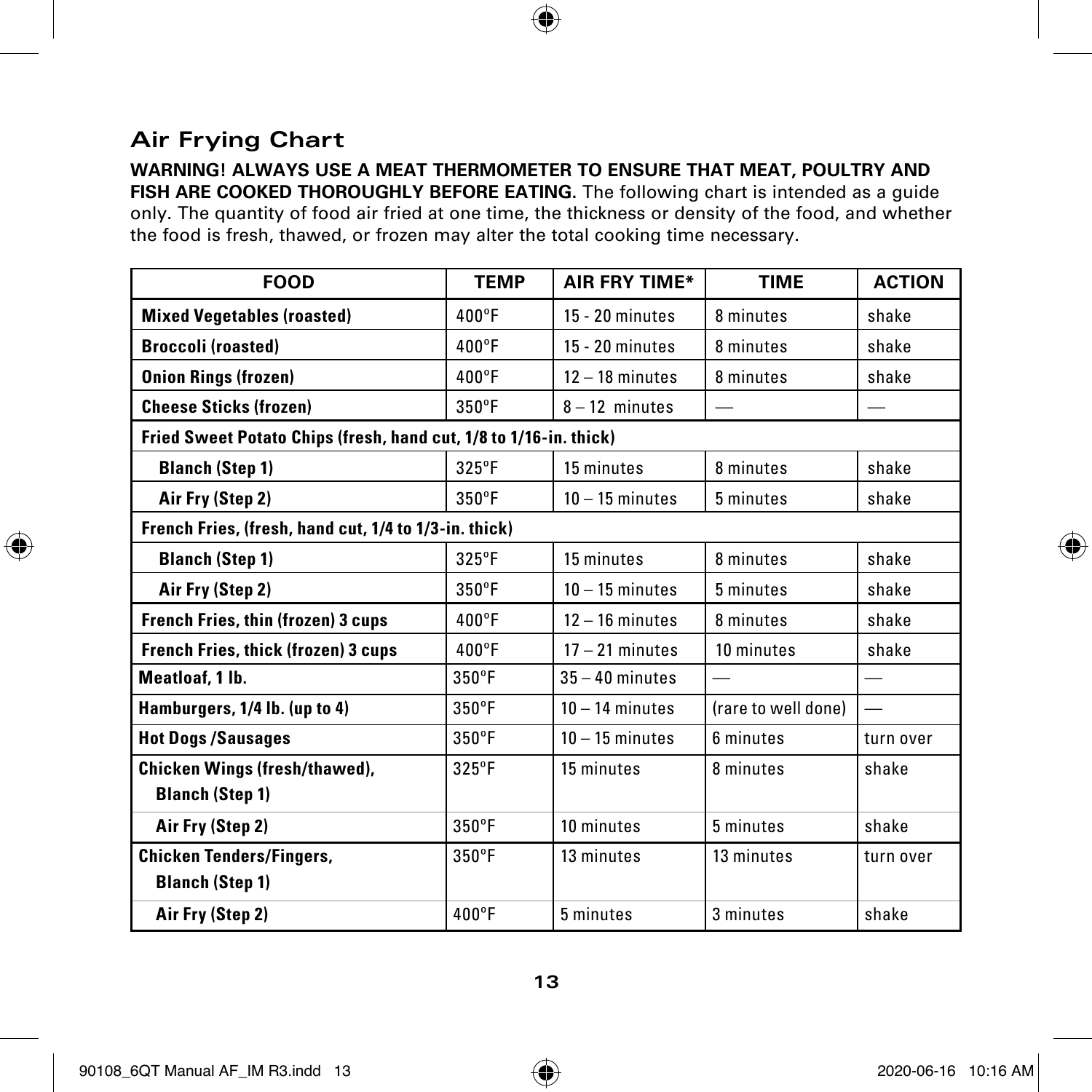| <b>FOOD</b>                               | <b>TEMP</b>     | <b>AIR FRY TIME*</b> | <b>TIME</b> | <b>ACTION</b> |
|-------------------------------------------|-----------------|----------------------|-------------|---------------|
| <b>Chicken Pieces</b>                     | $350^{\circ}$ F | $20 - 30$ minutes    | 10 minutes  | turn over     |
| <b>Chicken Nuggets (frozen)</b>           | $350^{\circ}$ F | $10 - 15$ minutes    | 5 minutes   | shake         |
| <b>Catfish Fingers (thawed, battered)</b> | $400^{\circ}$ F | $10 - 15$ minutes    | 5 minutes   | turn over     |
| <b>Fish Sticks (frozen)</b>               | $400^{\circ}$ F | $10 - 15$ minutes    | 5 minutes   | turn over     |
| <b>Apple Turnovers</b>                    | $400^{\circ}$ F | 10 minutes           |             |               |
| <b>Donuts</b>                             | $350^{\circ}$ F | 8 minutes            | 4 minutes   | turn over     |
| <b>Fried Cookies</b>                      | $350^{\circ}$ F | 8 minutes            | 4 minutes   | turn over     |

\*Add 3 minutes to the AIR FRY TIME to allow the Air Fryer to preheat.

PLEASE NOTE: The USDA recommends that meats such as beef and lamb, etc. should be cooked to an internal temperature of 145ºF/63ºC. Pork should be cooked to an internal temperature of 160ºF/71ºC and poultry products should be cooked to an internal temperature of 170ºF/77ºC - 180ºF/82ºC to be sure any harmful bacteria has been killed. When reheating meat/ poultry products, they should also be cooked to an internal temperature of 165ºF/74ºC

#### **User Maintenance Instructions**

This appliance requires little maintenance. It contains no user-serviceable parts. Any servicing requiring disassembly other than cleaning must be performed by a qualified appliance repair technician.

♠

**14**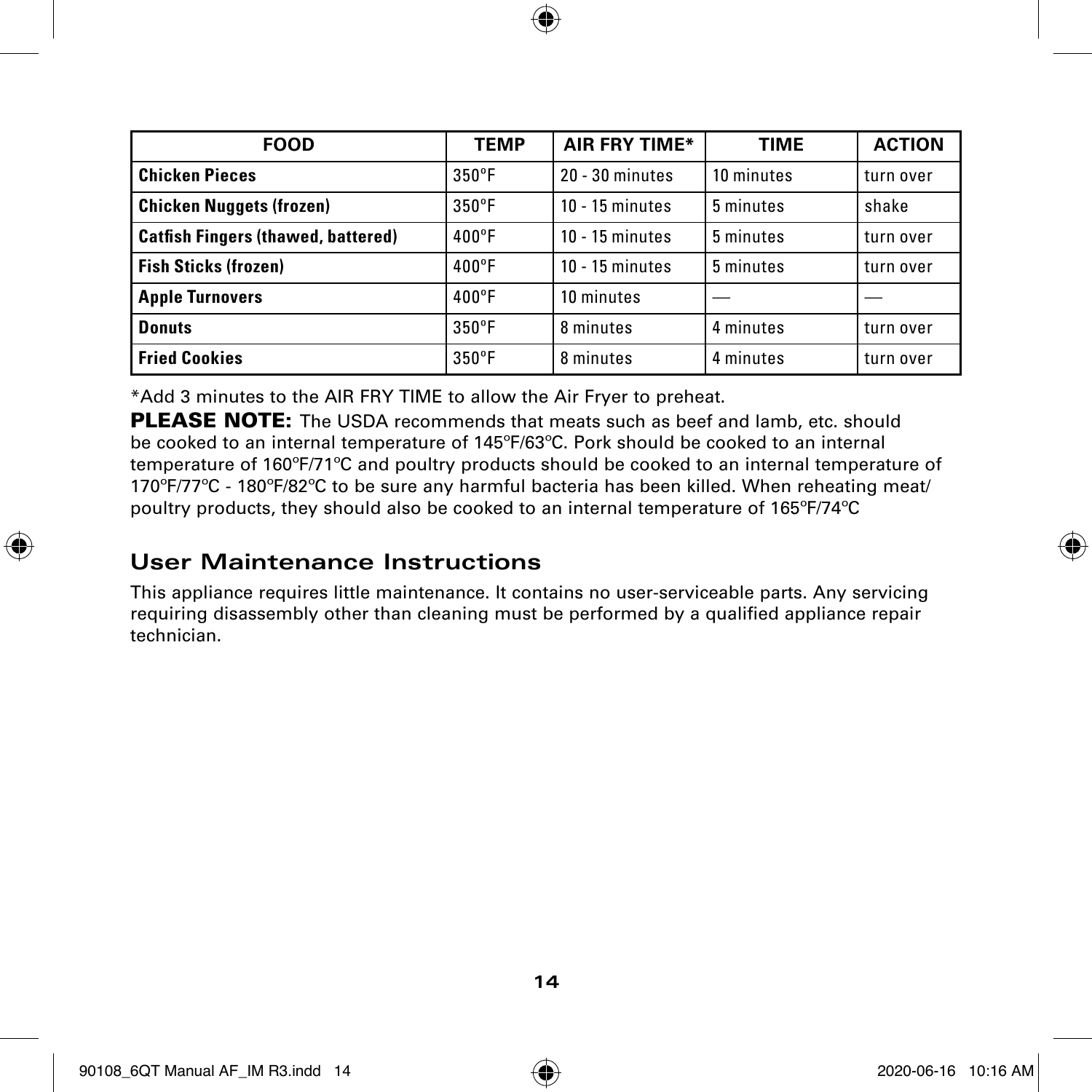#### **Care & Cleaning Instructions**

#### **WARNING! Allow the Air Fryer to cool fully before cleaning.**

- 1. Unplug the Air Fryer. Remove frying basket. Make sure the frying basket and crisping tray have cooled completely before cleaning.
- 2. Wash the basket and crisping tray in hot soapy water. Do not use metal kitchen utensils or abrasive cleansers or cleaning products as this may damage the non-stick coating.

**IMPORTANT:** After cleaning, always make sure that the 4 rubber grips are securely fastened to the 4 slots in the crisping tray.

- 3. The frying basket and crisping tray are dishwasher-safe. For best results, place in the top rack of your dishwasher to clean.
- 4. Wipe the Air Fryer body with a soft, non-abrasive damp cloth after every use.

#### **Storing Instructions**

◈

- 1. Make sure the Air Fryer is unplugged and all parts are clean and dry before storing.
- 2. Never store the Air Fryer while it is hot or wet.
- 3. Store Air Fryer in its box or in a clean, dry place.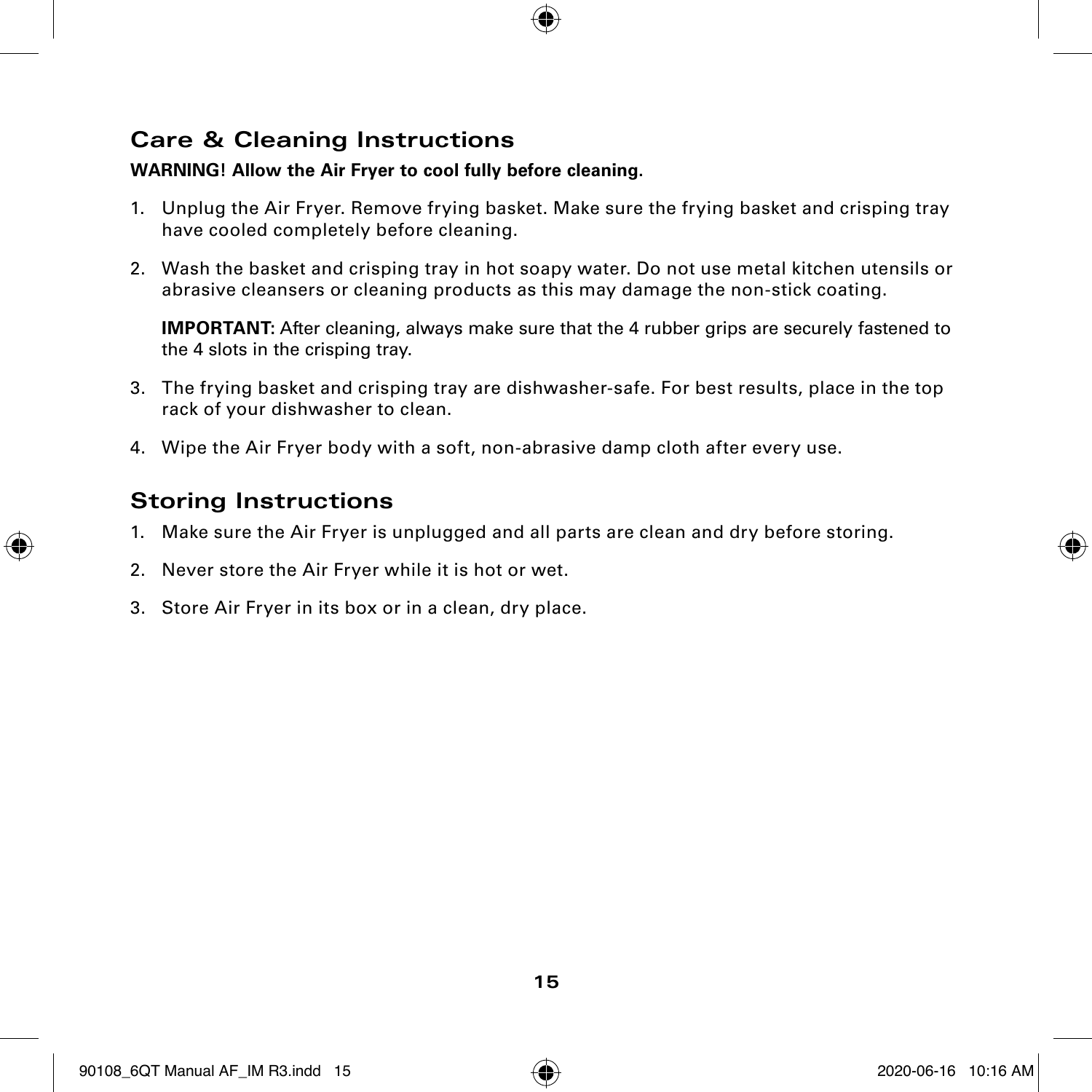⊕

#### **Lemon Za'atar Chicken with Eggplant & Zucchini**

- 1 (3-1/2 4 -1/2 lb.) whole chicken
- 1 lemon, zested and halved
- 1 teaspoon salt, divided
- 1 zucchini
- 1 Chinese eggplant
- 1 cup zaatar seasoning

- 1. Remove the chicken giblets.
- 2. Rinse the chicken inside and out. Trim all excess fat and use paper towels to pat dry. Work your hands inside the chicken skin to loosen from the meat. Use a sharp paring knife to puncture all fat pockets. Make 3 to 4 slits along the chicken's backbone to relieve extra fat.
- 3. Liberally coat the chicken inside and out with zaatar. Generously rub zaatar under the chicken skin. Squeeze each lemon half over the chicken; squeeze again and place inside the chicken cavity.
- 4. Tuck the wing tips under the body of the chicken. To ensure crispy skin, refrigerate the chicken uncovered for 30 minutes before air frying.
- 5. Trim the eggplant and zucchini, cut into discs, then use to cover the bottom of the Air Fryer basket. Lay the chicken, breast side down, onto the bed of vegetables.
- 6. Air fry chicken at 365ºF for 25 minutes.
- 7. Turn the chicken over, breast-side-up. Sprinkle lemon zest over the breast of the chicken.
- 8. Continue air frying at 365ºF for 20 minutes, or until the juices run clear when you cut between a leg and thigh or when a meat thermometer inserted into the thickest part of the thigh reads 170ºF/77ºC - 180ºF/82ºC.
- 9. Remove the chicken and vegetables to a platter and tent with aluminum foil for about 20 minutes. Slice the chicken onto a platter and serve it with the vegetables.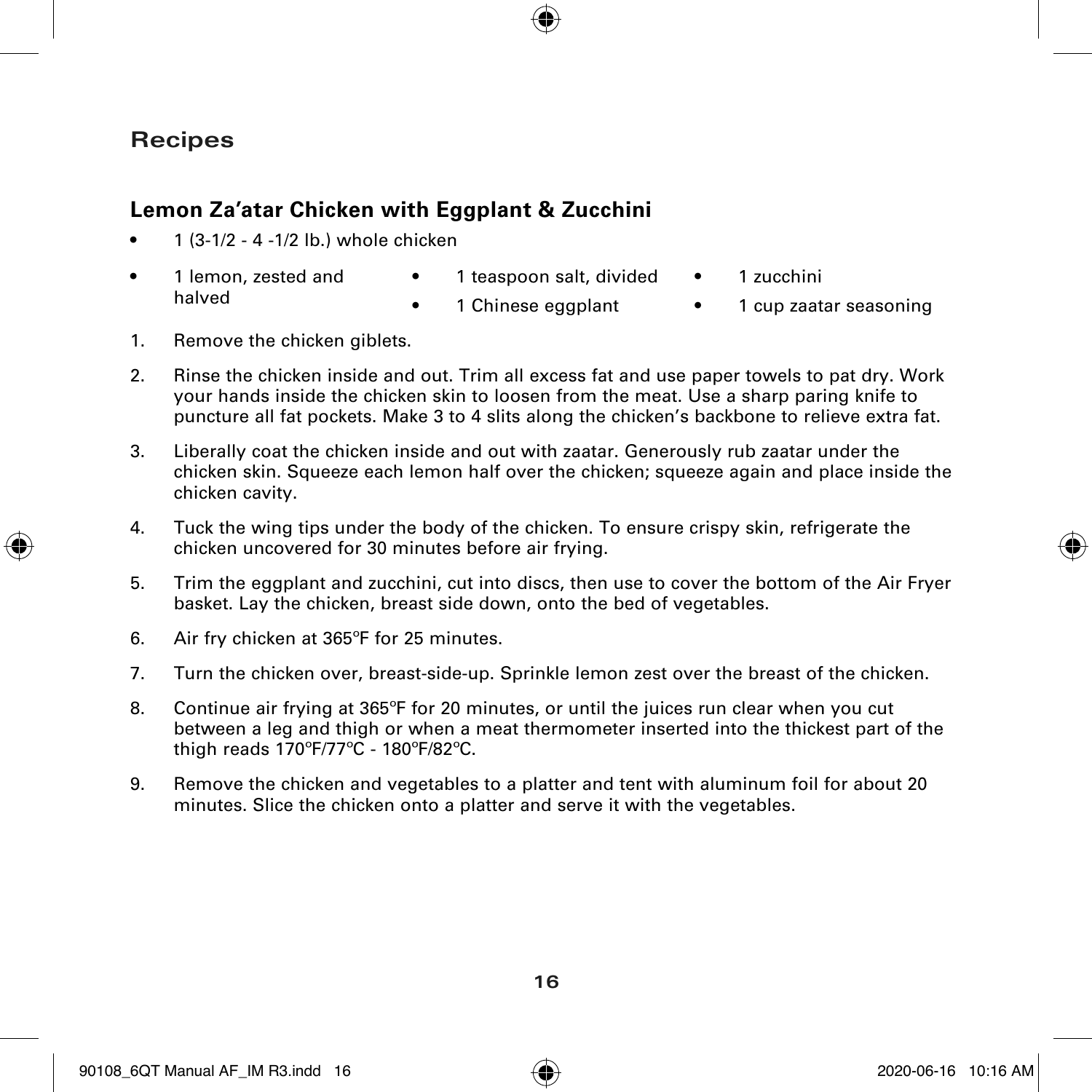⊕

#### **Air Fried Onion Blossom**

- Aluminum foil to cover onion
- 3/4 cup rice flour
- 1 large sweet Vidalia onion
- 3/4 cup Italian seasoned breadcrumbs
- 3 teaspoons olive oil
- 4 tablespoon Cajun seasoning mix, divided
- 2 tablespoons yogurt
- 1 tablespoon water
- 2 large eggs
- 1. 3-bowl breading station: Mix breadcrumbs with olive oil, 2 tablespoons Cajun seasoning.
- 2. In a small bowl, mix 2 tablespoons Cajun seasoning into the flour.
- 3. In another bowl, beat yogurt, water and eggs.
- 4. Create the Blossom. Peel onion, cut off top. Place cut side down onto a cutting board.
- 5. Starting 1/2 inch from the root, cut downward, all the way to the cutting board. Repeat to make 4 evenly spaced cuts around the onion.
- 6. Continue slicing between each section until there are 8 cuts in total.
- 7. Place sliced onion in an ice water bath for at least 2 hours to overnight. Remove from water, pat dry. Open onion so petals are exposed.
- 8. Place onion in a large bowl. Sprinkle onion generously with flour mixture. Make sure to get in between all petals. Turn onion upside down to remove excess flour.
- 9. Using a ladle, ladle the egg mixture into every crevice. Lift up onion and turn to make sure excess egg drips away.
- 10. Sprinkle onion very generously with bread crumb mixture. Press bread crumbs between all petals.
- 11. Place the breaded onion blossom into the frying basket.
- 12. Cover and tent the top of the onion with aluminum foil.
- 13. Air fry at 365ºF for 20 minutes.
- 14. Check doneness of the onion.
- 15. Remove foil. Continue air frying for an additional 5 minutes until browned and crisp.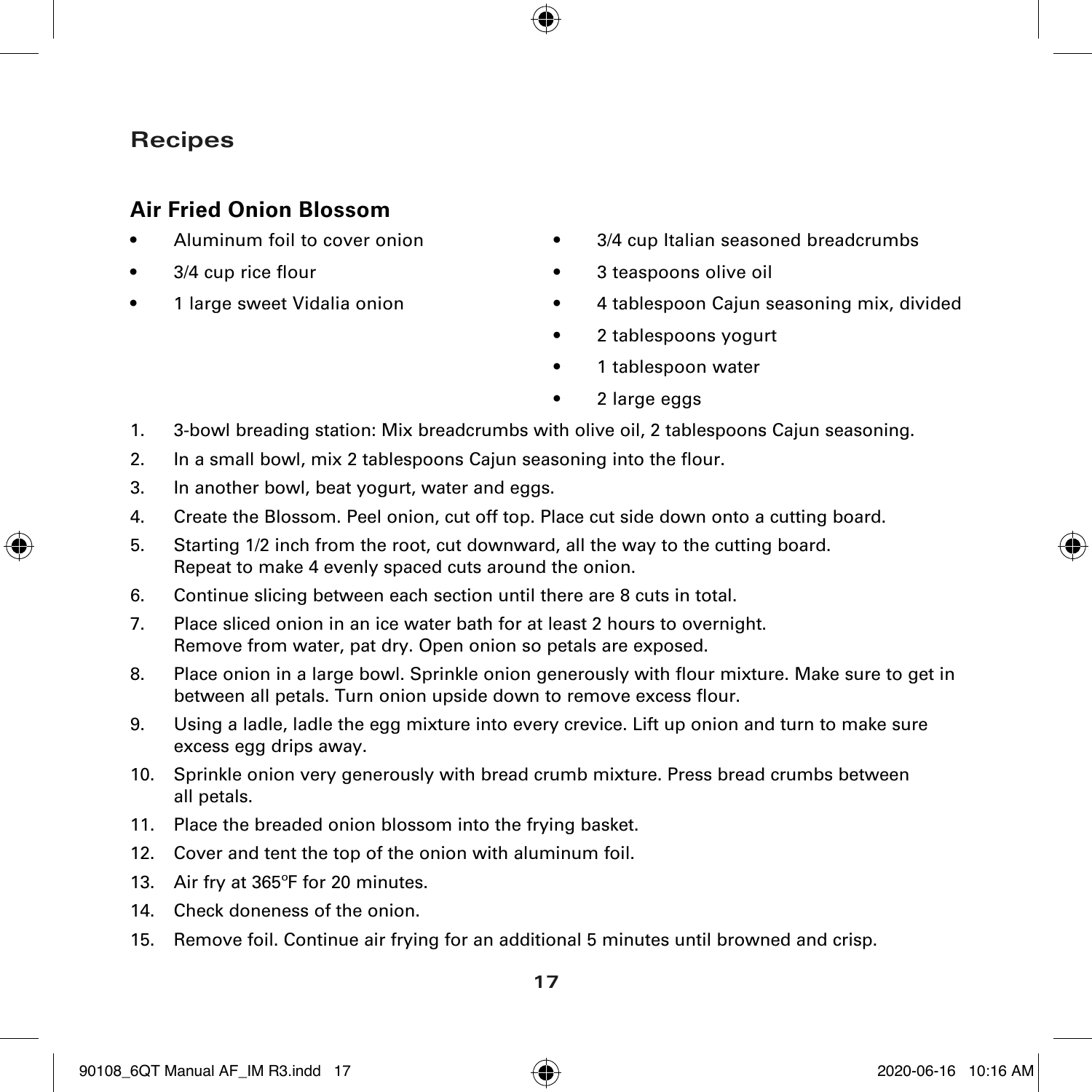#### **General's Tso's Wife's Air Fried Cauliflower**

- 1 head (4 cups) cauliflower
- 2 tablespoons canola oil

#### **Sauce**

- 2 tablespoons unseasoned rice vinegar
- 2 teaspoons sesame oil
- 1/4 cup oyster sauce
- 4 to 6 seeded and stemmed dried red chilies
- 2 tablespoons water, or more as needed
- 2 tablespoon grated ginger
- 4 cloves garlic, grated

#### **Garnish**

⊕

- 
- **brown rice •** toasted sesame seeds
- 1. Combine all sauce ingredients in a large bowl. Trim cauliflower into florets and toss into the bowl. Add chilies. Coat the florets well and add to the Air Fryer basket.

⊕

2. Air fry at 365ºF for 12 to 14 minutes, shake at 6 minutes.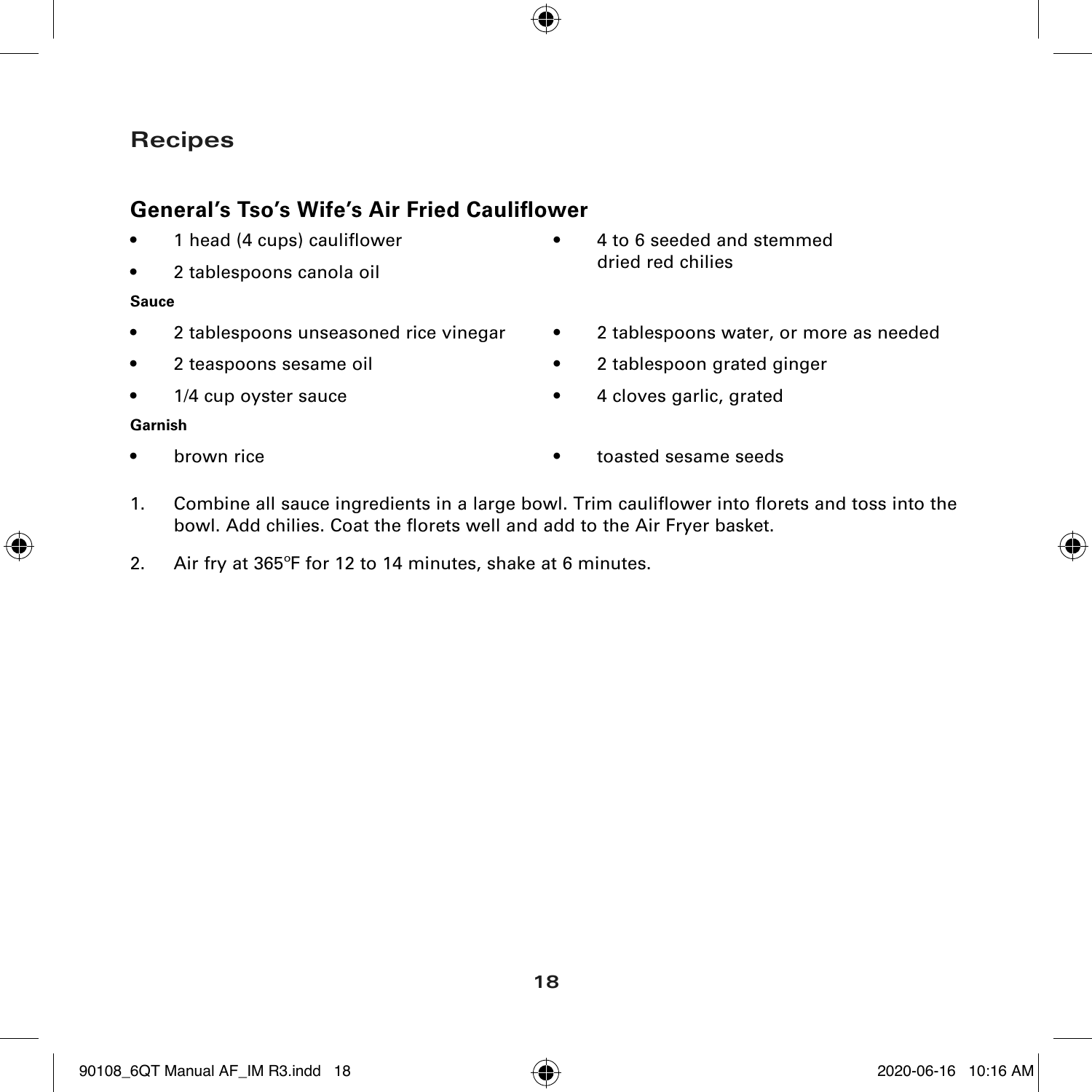⊕

#### **Spicy Air Fried Pizza Rolls**

- olive oil spray
- 2 spicy hot Italian sausages, casings removed
- 2 cups shredded Mozzarella cheese, or any cheese of your choice
- 4 jalapeño peppers, seeds, stems removed, chopped
- 1/2 lb. mushrooms, sliced
- won ton wrappers
- Creamy Tomato Spaghetti Sauce, for dipping
- 1 egg, whisked, to seal the rolls
- 1. Cook the Italian sausage, mushrooms and peppers in the frying basket
- 2. Air fry at 400ºF, stirring every 5 minutes, for 10 to 15 minutes, or until browned.
- 3. Drain sausage and veggies onto a plate of paper towels. When cool enough to handle, crumble cooked sausage into small pieces. Combine sausage, mushrooms, peppers in a small bowl.
- 4. Place a won ton wrapper flat onto the working surface. In the lower portion of the wrapper, form a line of ingredients: sausage mixture topped with a handful of cheese.
- 5. Roll once around, then fold in the sides. Continue rolling until the Pizza Roll is formed. Brush a small amount of egg wash onto the end of the wrapper to seal. Repeat until the frying basket is filled.
- 6. Place assembled Pizza Rolls seam-side-down into the Air Fryer basket. Spray with olive oil.
- 7. Air fry at 375ºF for 8 to 10 minutes. Turn Pizza Rolls over halfway through air frying.
- 8. Serve with your favorite tomato sauce for dipping.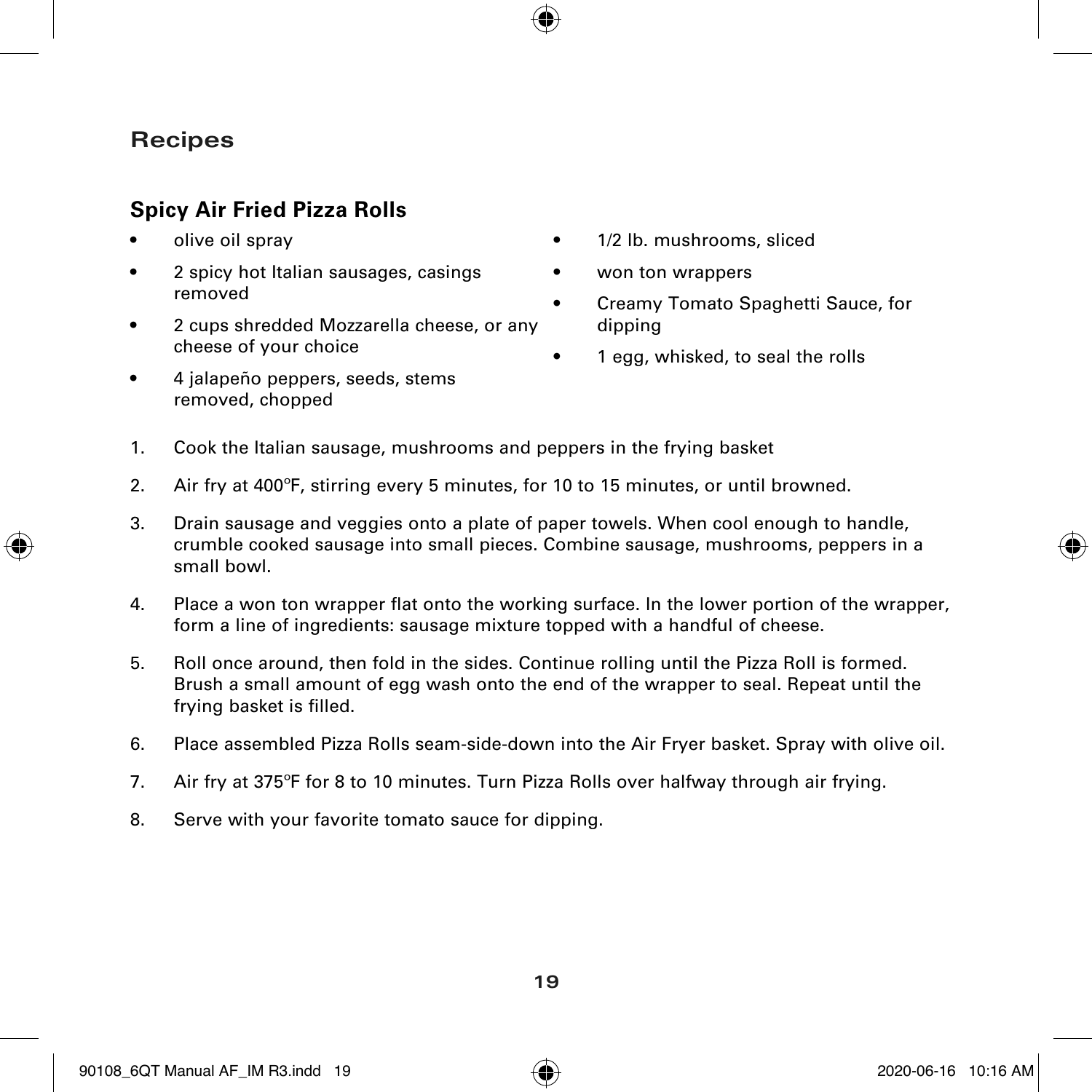#### **Air Fried Zucchini Fries**

Serves: 4

- 2 zucchini squash, trimmed into spears
- salt

⊕

- 2 tablespoons olive oil
- 1/2 cup panko bread crumbs
- 2 tablespoons Parmesan herb seasoning

#### **Yogurt Pesto Dip**

• 3 tablespoons plain yogurt • 1 tablespoon basil pesto

• Kosher salt, to taste

- 
- 1. Cut zucchini in half lengthwise. Cut each half into 3 long spears. Cut the spears in half to form zucchini fries.
- 2. Sprinkle the zucchini fries with salt and place in a colander for at least 10 minutes to 2 hours, to draw out excess moisture.
- 3. Blot zucchini dry with paper towels; then add to a large mixing bowl.
- 4. Drizzle olive oil over the zucchini fries and stir until they are all well coated.
- 5. Add panko breadcrumbs, oil and seasoning to a plate, mix well.
- 6. Roll the oiled zucchini into the panko, coating all sides and pressing firmly so the crumbs adhere. **IMPORTANT:** Work in batches, do not overcrowd the Air Fryer basket.
- 7. Air fry at 365ºF, until slightly crisp and golden brown, about 10 minutes, turning the spears over halfway through air frying.
- 8. Transfer Zucchini Fries to a platter, sprinkle with salt. Combine yogurt and pesto in a small dish. Serve immediately.

**20**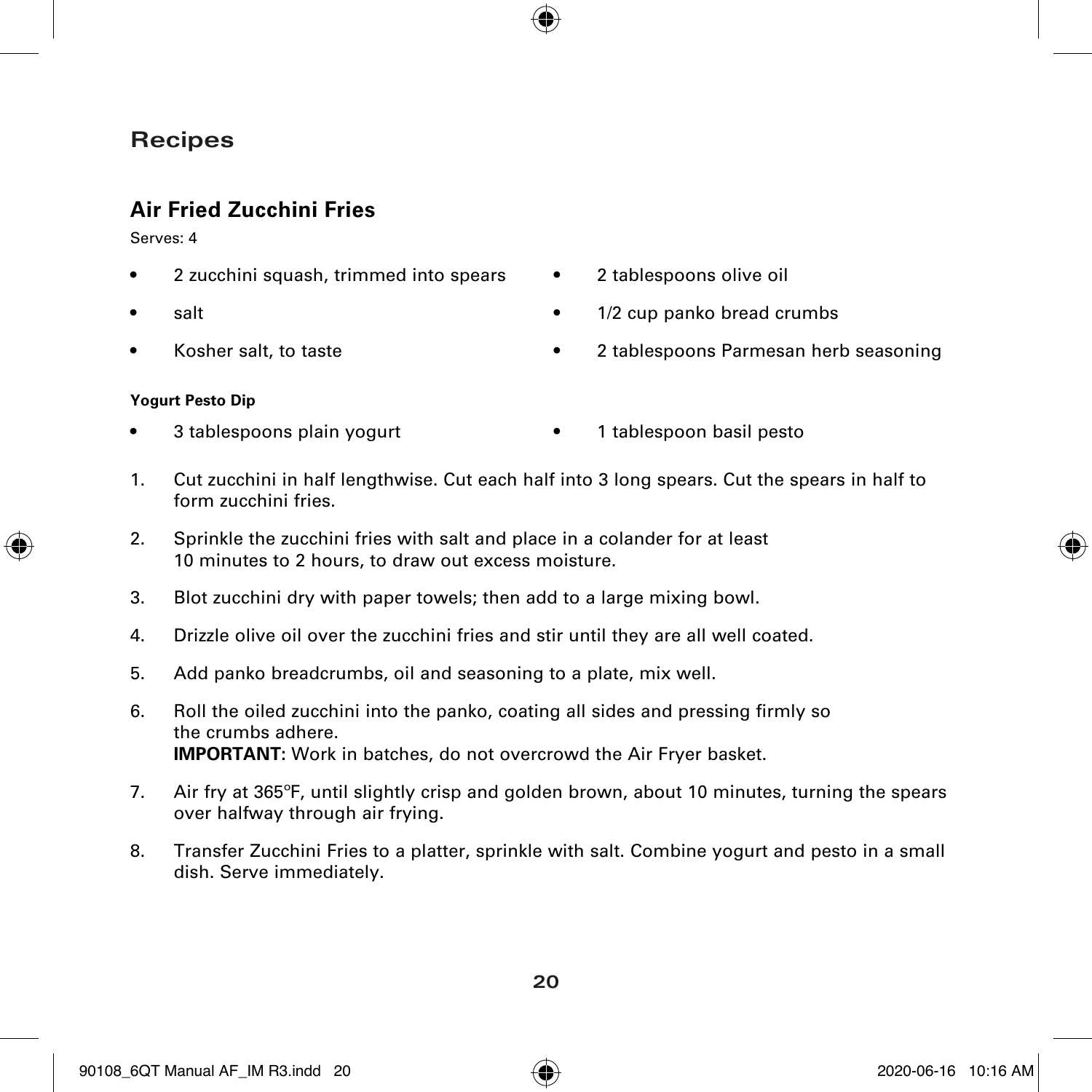#### **8 Minute Banana Chocolate Chip Cupcakes**

- foil cupcake liners
- coconut oil baking spray
- 1 (16 oz.) box white cake mix, your favorite brand
- 1 egg white
- 1 egg

€

• 3 tablespoons vegetable oil

- 1 ripe banana, mashed
- 1-1/4 cup unsweetened vanilla or plain almond milk
- 1 cup crushed chocolate chip or chocolate sandwich cookies
- 1/4 cup chocolate chips
- 1/4 cup butterscotch chips
- 1. Mash the banana in a large bowl. Add the remainder of the ingredients and mix until well blended.

⊕

- 2. Place foil cupcake liners into the frying basket. Generously spray foil cupcake liners with coconut oil. Fill cupcake liners equally, no more than 2/3 full with batter.
- 3. Air fry at 365ºF, until golden brown, about 8 minutes
- 4. Check for doneness. Stick a toothpick in the center of the cupcake; if it comes out clean cupcakes are fully baked. If not, continue to air fry for 1 additional minute if needed.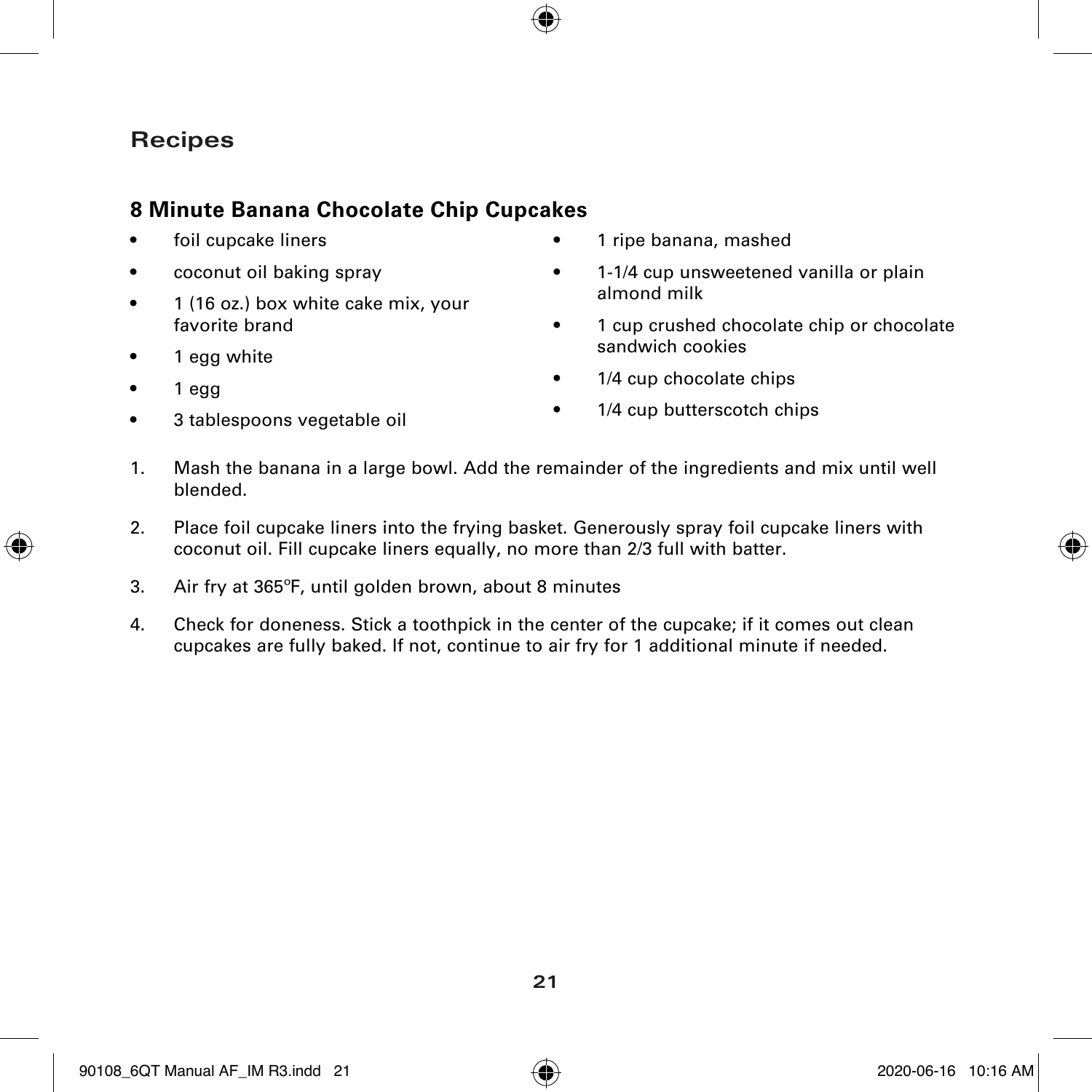#### **Limited Two-Year Warranty**

SENSIO Inc. hereby warrants that for a period of **TWO YEARS** from the date of purchase, this product will be free from mechanical defects in material and workmanship, and for 90 days in respect to non-mechanical parts. At its sole discretion, SENSIO Inc. will either repair or replace the product found to be defective, or issue a refund on the product during the warranty period.

#### **Exclusions:**

€

The warranty does not cover normal wear of parts or damage resulting from any of the following: negligent use of the product, use of improper voltage or current, improper routine maintenance, use contrary to the operating instructions, disassembly, repair, or alteration by anyone other than qualified SENSIO Inc. personnel. Also, the warranty does not cover Acts of God such as fire, floods, hurricanes, or tornadoes.

SENSIO Inc. shall not be liable for any incidental or consequential damages caused by the breach of any express or implied warranty. Apart from the extent prohibited by applicable law, any implied warranty of merchantability or

The warranty is only valid for the original retail purchaser from the date of initial retail purchase and is not transferable. Keep the original sales receipt, as proof of purchase is required to obtain warranty validation. Retail stores selling this product do not have the right to alter, modify, or in any way revise the terms and conditions of the warranty.

fitness for a particular purpose is limited in time to the duration of the warranty. Some states, provinces or jurisdictions do not allow the exclusion or limitation of incidental or consequential damages, or limitations on how long an implied warranty lasts, and therefore, the above exclusions or limitations may not apply to you. The warranty covers specific legal rights which may vary by state, province and/or jurisdiction.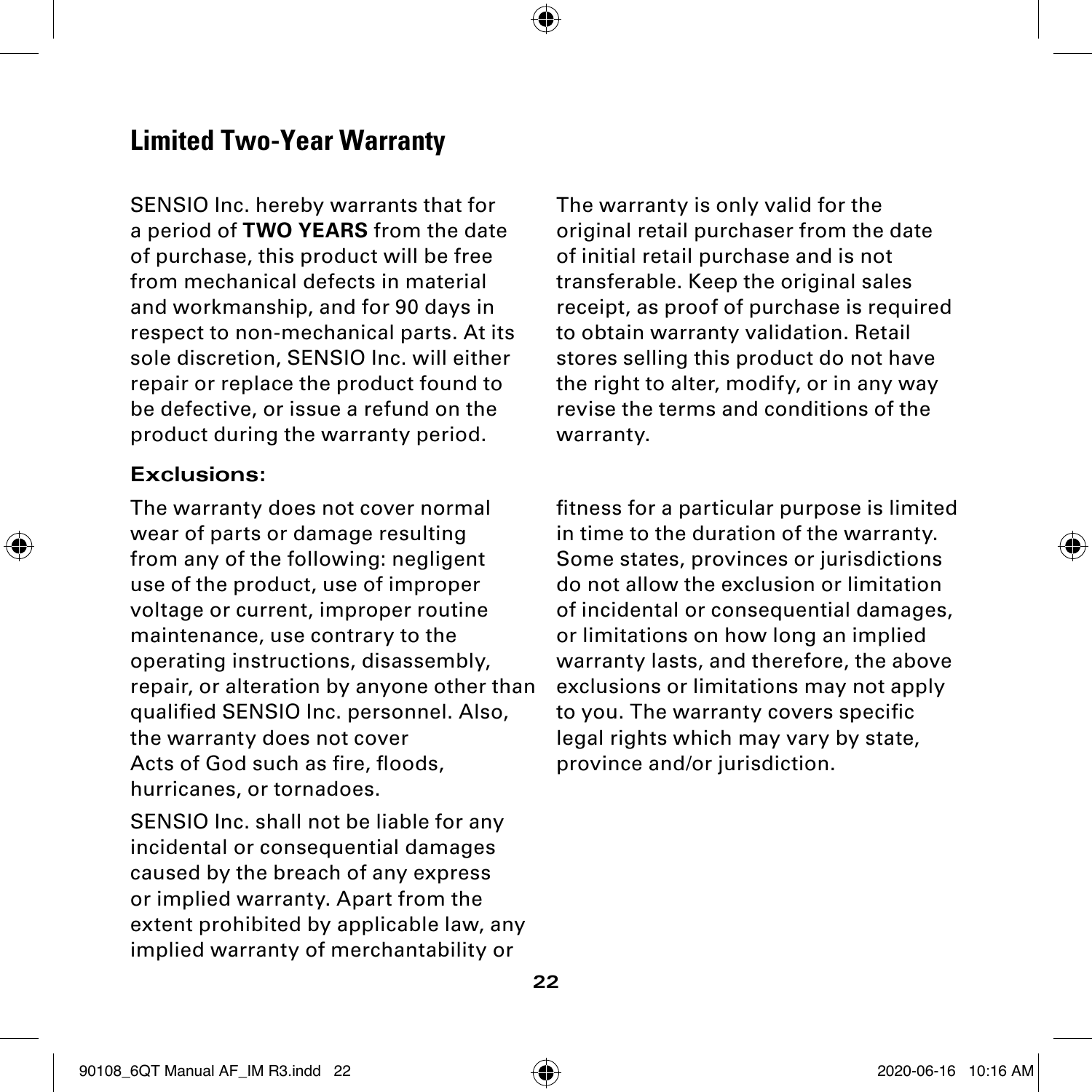#### **How To Obtain Warranty Service:**

You must contact Customer Service at our toll-free number: 1-866-832-4843. A Customer Service Representative will attempt to resolve warranty issues over the phone. If the Customer Service Representative is unable to resolve the problem, you will be provided with a case number and asked to return the product to SENSIO Inc. Attach a tag to the product that includes: your name, address, daytime contact telephone number, case number, and description of the problem.

Also, include a copy of the original sales receipt. Carefully package the tagged product with the sales receipt, and send it (with shipping and insurance prepaid) to SENSIO Inc.'s address. SENSIO Inc. shall bear no responsibility or liability for the returned product while in transit to SENSIO Inc.'s Customer Service Center.



♠

◈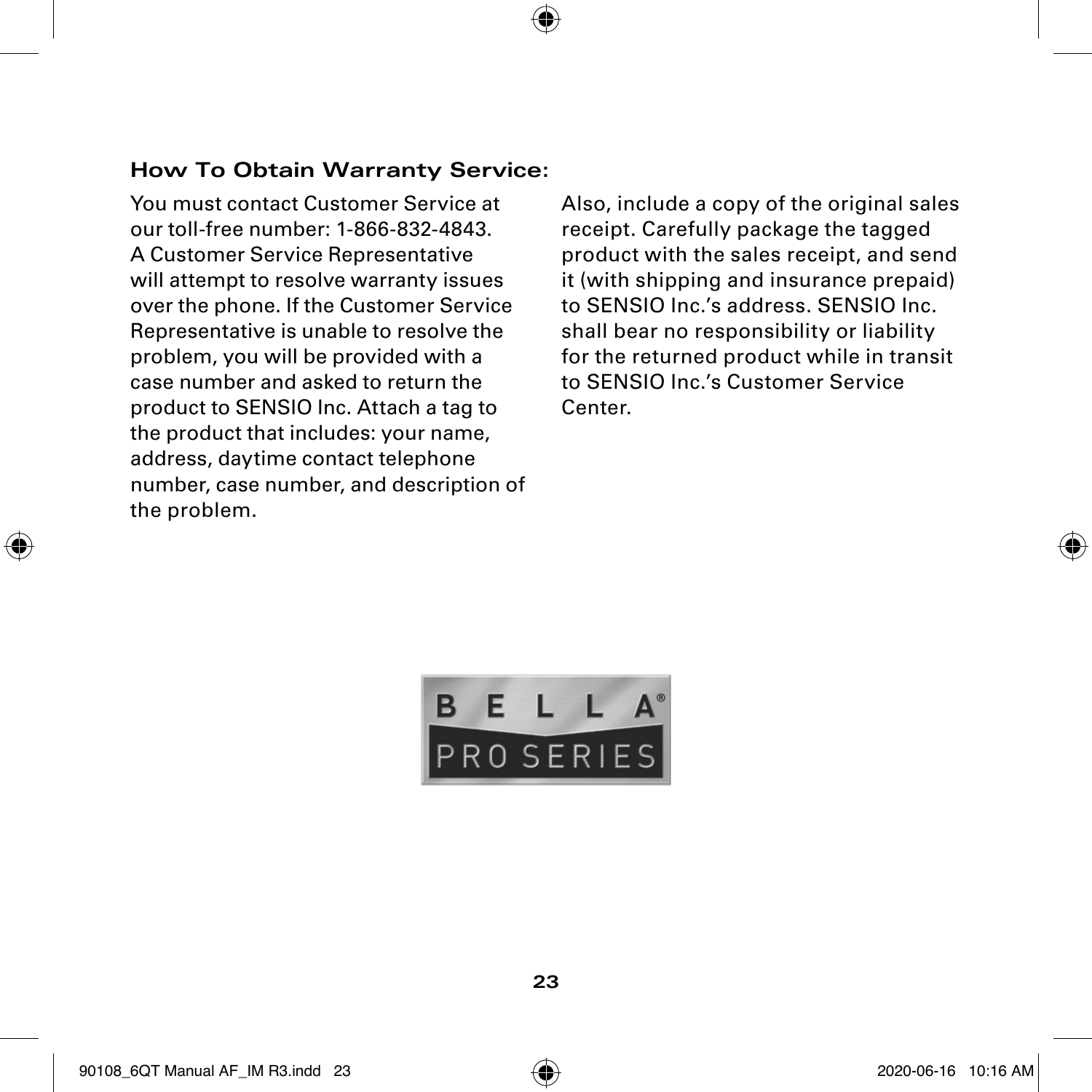

90108\_6QT Manual AF\_IM R3.indd 24 2020-06-16 10:16 AM

 $\bigoplus$ 

 $\bigoplus$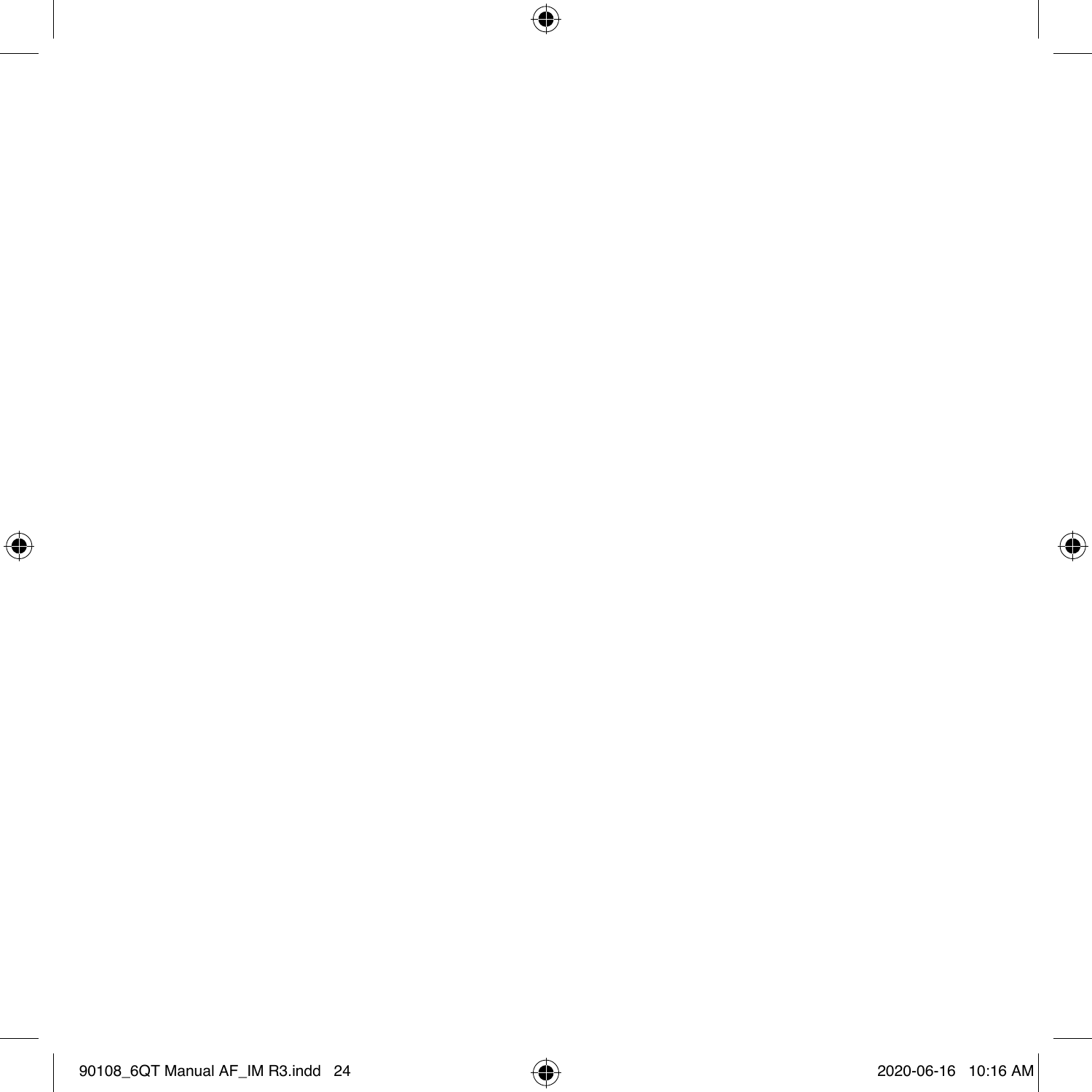

90108\_6QT Manual AF\_IM R3.indd 25 2020-06-16 10:16 AM

 $\bigoplus$ 

 $\bigoplus$